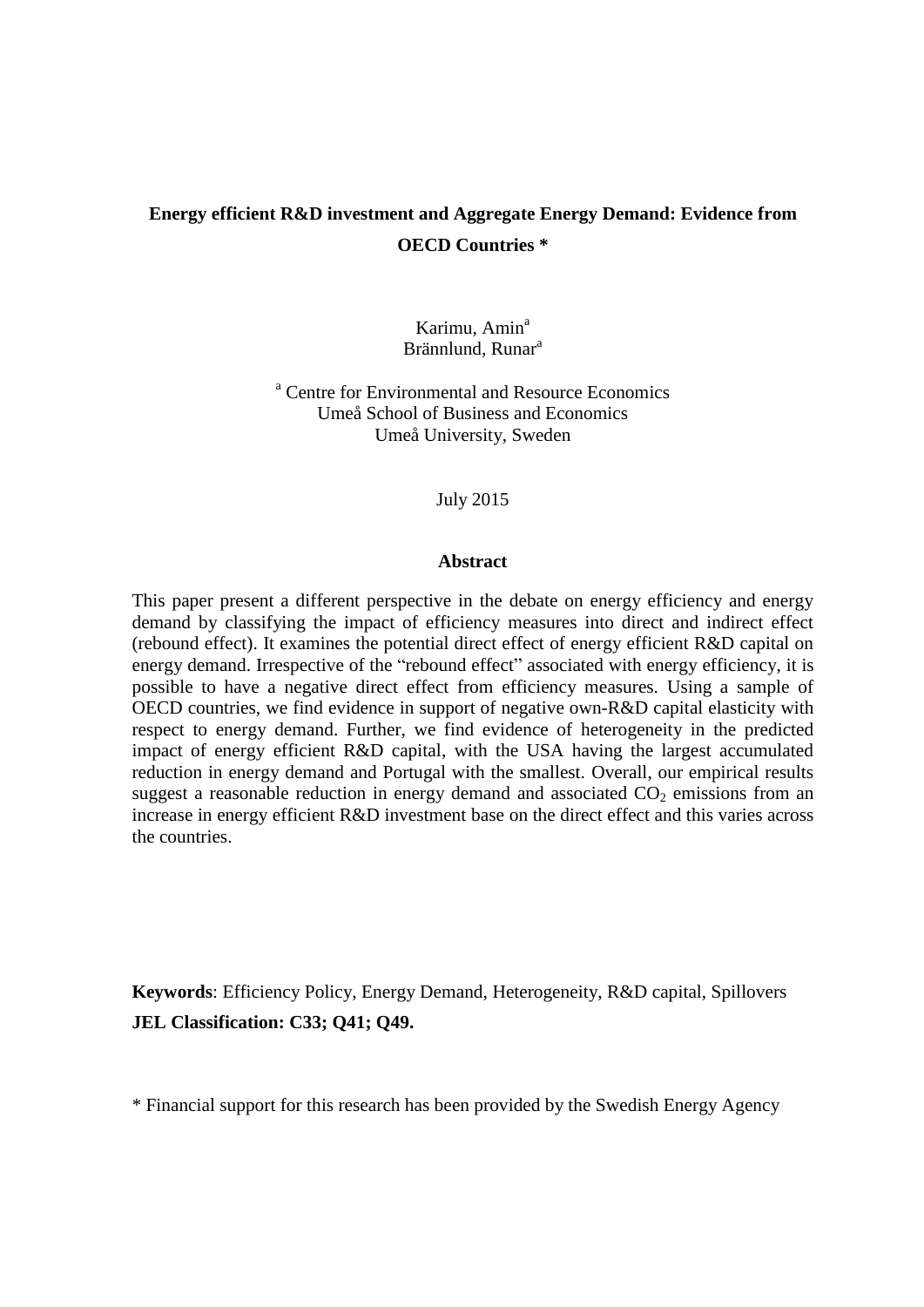## **1. Introduction**

After the commencement of the Kyoto protocol in 2005, there has been increasing attention by policy makers, academia and firms across various countries, especially industrialized countries on a share burden in meeting the targets set by the Kyoto protocol and their respective national and regional block's targets. Despite the global awareness on the negative consequences of  $CO<sub>2</sub>$  emissions, global  $CO<sub>2</sub>$  emissions still increased to 35.3 Gigatonnes in 2013, a 0.7 Gigatonne higher than the 2012 figure (about 2% increase in 2013 relative to 2012). The three top ranked emitters in 2013 accounts for 55% of global  $CO<sub>2</sub>$  emission, and are China (29%), United States (15%) and the European Union (EU28) (11%). In 2011, OECD countries contributed 38% of global  $CO<sub>2</sub>$  emissions and energy combustions accounts for close to 99% of the emissions (IEA, 2013). On individual country level, China is the leading  $CO<sub>2</sub>$  emitting country, followed closely by USA, while India occupies the third sport in absolute values (IEA, 2013).

Arguably, one potential channel to reducing the negative impact of energy on the environment is through energy efficiency. However, this is true if the benefits from efficiency measures are taxed and invest in R&D that can produce new technologies that will enable a shift away from fossil based energy. This type of policy mix will reduce or eliminate the potential rebound effect associated with efficiency measures. A potential channel to increase energy efficiency is through research and development (R&D). In most, if not all energy policy packages for OECD countries, there is a great element or requirement for energy efficiency and hence increasing expenditure in energy efficient related R&D's. Energy efficient R&D is therefore seen as a crucial channel among policy makers, at least in decoupling energy use from GDP growth and consequently reducing global  $CO<sub>2</sub>$  emissions in general, if combine with a well design tax scheme. For instance the OECD countries that are members of the European Union (EU), under the 20/20/20 directive are required to contribute their respective national targets to reducing energy use by 20% via energy efficiency measures by the year 2020.Such a policy calls for energy efficient R&D investment and other measures that could influence energy efficiency among member countries.

There is however very little empirical studies that examine the potential contribution from energy efficiency measures on aggregate energy demand in general, particularly energy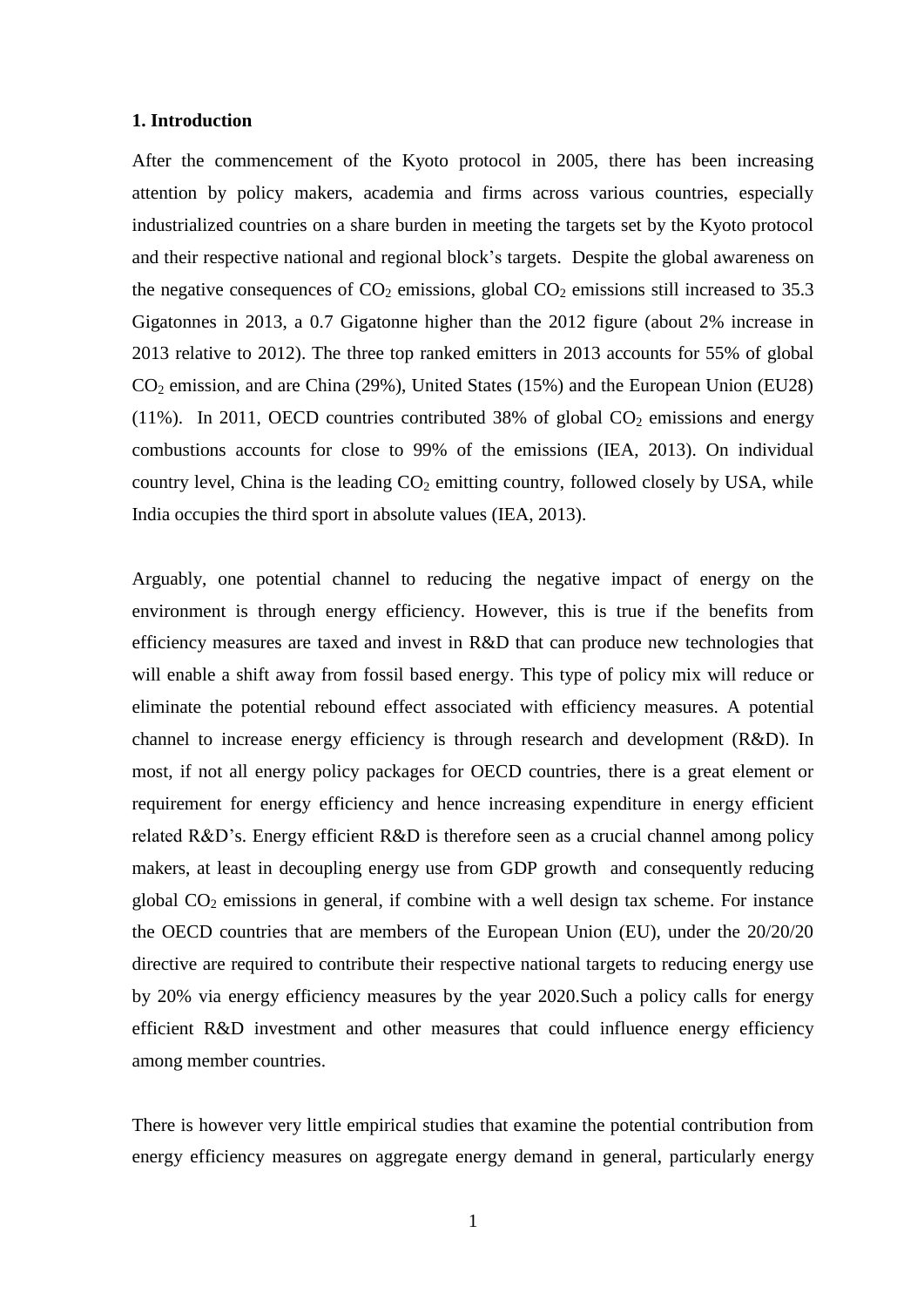efficient R&D investment on aggregate energy demand, at least for OECD countries. Most of the studies on R&D are rather based on its impact on output via Griliches (1979) type of analysis that focus on a knowledge production within a more general production theory framework, Hall et al. (2009) provides a recent review of the literature in this area. The few studies based on energy for instance Metcalf and Hassett (1999), which measures energy savings from home improvement investment, Geller et al. (2006) reviews energy intensity trends for major OECD countries from 1973 to 2002, assessing how much of the declining trend is due to energy efficiency and what share is attributable to structural change, Gillingham et al. (2006) provides estimates for cumulative savings from energy efficiency policies for the USA, Aroonruengsawat et al. (2012) examined the impact of building codes on electricity consumption at the household level for the  $USA<sup>1</sup>$ . Others tend to focus on assessing programs that identify and promote energy-efficient products as in Webber et al. (2000), while Meyers et al. (2003) focus on energy efficiency standards for appliances on energy and environmental impacts for the USA among others. Given the few empirical evidence on the impact of energy efficient R&D investment on energy demand couple with the increasing interest among policy makers on the possible contribution of energy efficiency in at least decoupling energy use from economic growth, there is the need to provide more empirical evidence on the potential impacts, especially from energy efficient R&D investment for inform policy formulation.

The objective of this paper is to address the following key questions; what is the "own" energy efficient R&D capital elasticity if the usual imposition of the additive separability assumption in the empirical literature to enable the identification of "own/private" R&D elasticity from spillover<sup>2</sup> effect is wrong? What is the potential contribution of energy efficient R&D investment on aggregate energy demand reduction if spillover effects are excluded? Is there a diminishing return to energy efficient R&D investment? Which countries in the sample are likely to benefit more from a policy that increase energy efficient R&D investment? Answers to these questions are very important to clearly understand the dynamics between energy demand and R&D investment in energy

1

 $1$  Others studies on the impact of efficiency measures such as building codes on electricity consumption includes; Bion and William (1991), Costa and Kahn(2011), Jocobsen and Kotchen(2013).

<sup>&</sup>lt;sup>2</sup> A transfer of knowledge from one actor to another in which the receiving actor does not pay for the full cost of accessing and the use of such knowledge. It therefore involves unintentional knowledge transfer from one actor to another.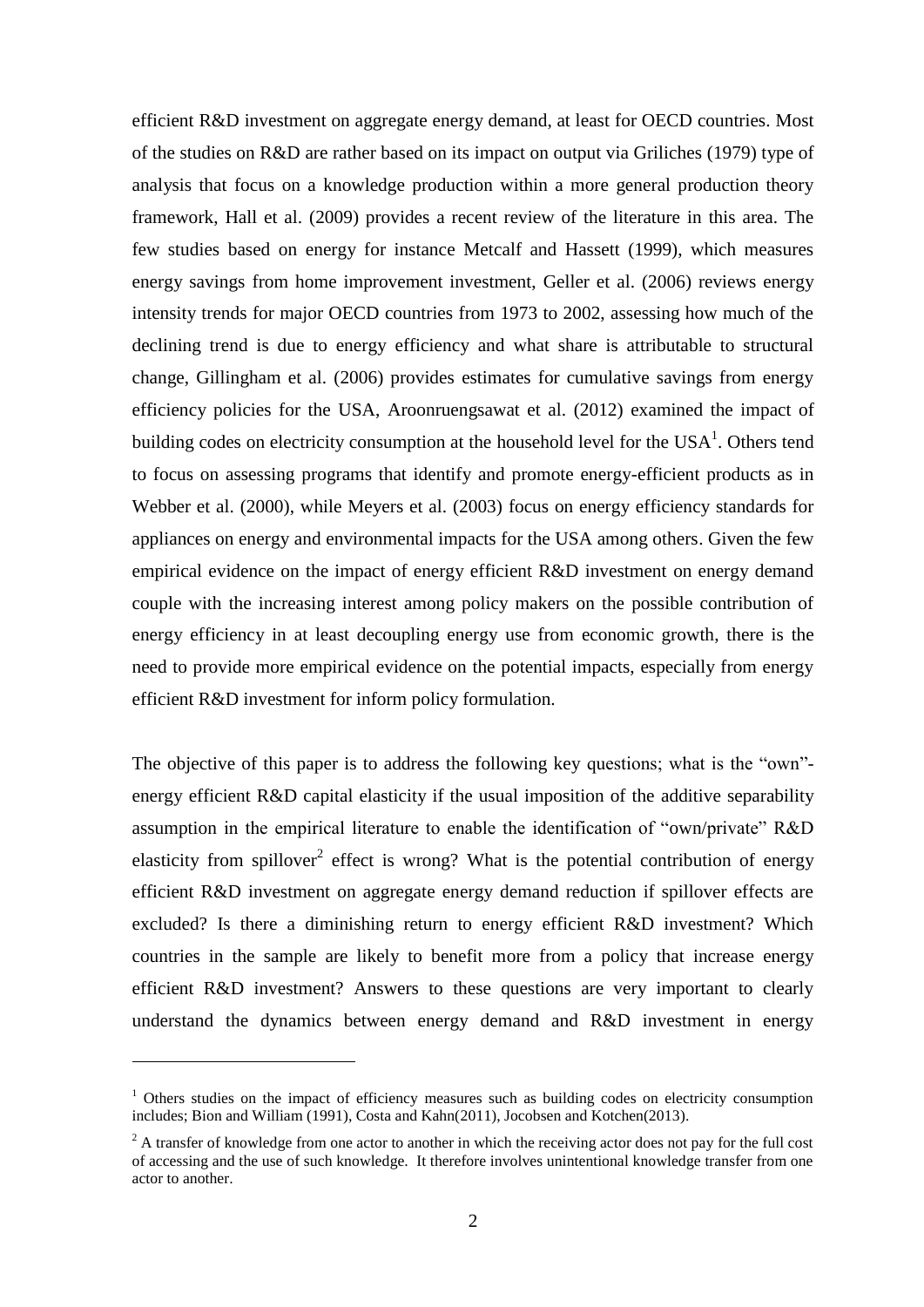efficiency in order to inform policy designs focusing on such issues. In answering these questions we focus on the direct effect of energy efficient R&D capital. We classify the effect of energy efficient R&D capital on energy demand into two-the direct effect and the indirect effect (rebound effect). The idea for the classification is to enable us focus on only the direct effect.

Our paper makes the following contribution to the literature. First it provide the first empirical evidence to the best our knowledge on R&D capital elasticity with respect to aggregate energy demand for a sample of OECD countries without imposing the a priori additive separability assumption between "own"- energy efficient R&D capital elasticity and spillover effect as well as other unobserved common factors that could conflate the elasticity estimate for the energy efficient R&D capital (henceforth called own R&D capital). It also provide the policy effect of an increase in energy efficient R&D investment on energy demand across the countries, which will highlight the countries that are likely to achieve the greatest reduction in energy demand from such a policy which is likely to be very informative for policy makers.

The key finding from this study include the following; that when no efforts are made to correctly account for spillover effects and other unobserved common factors, the "own" R&D capital elasticity and its associated private return is bias upwards, implying that the linear separability assumption usually imposed for the identification of R&D capital might be wrong. Further, the results provided evidence of a negative impact of R&D capital on energy demand, with a higher cumulated impact from the USA in the sampled countries, while Portugal has the least impact. However based on percentage contribution of an increase in energy efficient R&D investment on percentage reduction in energy demand, Portugal is top ranked and USA the least ranked among the countries in the sample.

The rest of the paper is organized as follows. Section 2 presents the theoretical background of the study, the econometric model and data is presented in Section 3. Section 4 discussed the results, while section 5 presents the conclusion of the study.

## **2. Theoretical background**

The general background on economic analysis on energy efficiency issues usually stem from cost-minimization/ utility or profit maximization behavior of households and firms.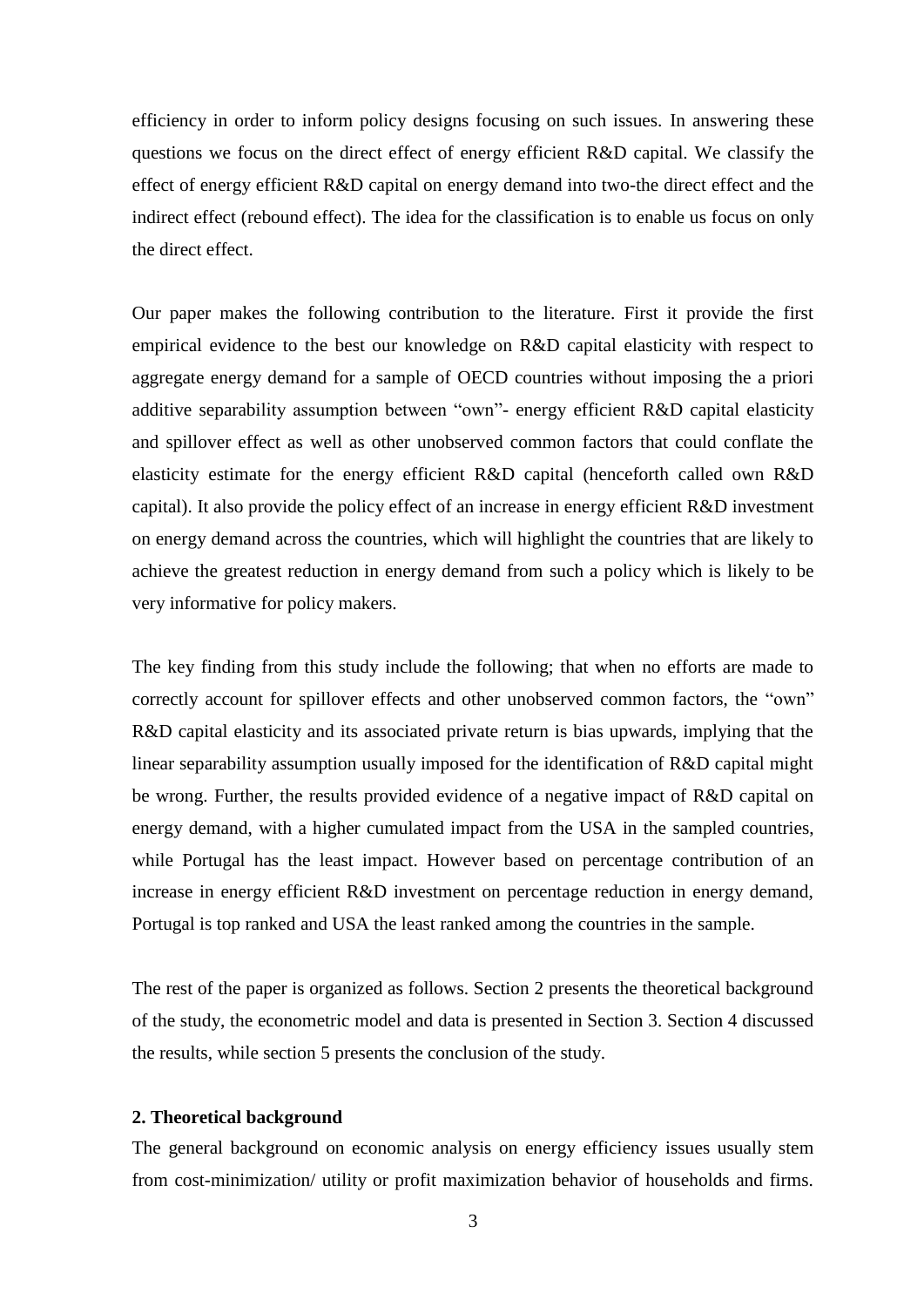The general idea on energy efficiency is what it represents, since energy is not an end in itself but rather the services it provides for instance heating, lighting, motion among others. It is therefore important to conceptualized energy as an input into the production of energy services and as a consequence, energy efficiency can generally be define as energy services per unit of energy input. Based on this we can use the production theory framework to derive and understand energy efficiency. In the production theory perspective, capital and energy are the inputs into the production of energy services (Gillingham et al., 2009). In this framework, energy efficiency is located at the point of tangency between an isoquant (that specify a given level of energy service) and ratio of prices between capita and energy. However investment in new capital in the quest to improve energy service per unit of energy input involves comparing the current and future returns from the investment to the cost. This makes relative prices (capital and energy) to depend on the cost of capital incurred in energy service improvement, the discount rate that links the current and future cost and returns on energy efficient investment, future energy prices, and equipment utilization.

Achieving significant improvement in capital and energy using equipment performance in terms of energy use depend almost exclusively on technological development, which is greatly influence by R&D activities. There is large literature on knowledge development and its impact on output, influenced by Griliches (1979) seminar paper that incorporated a knowledge production function into a standard Cobb-Douglas production function. In this framework, output depends on capital and labor inputs in addition to knowledge capital, precisely R&D capital. The unique feature of knowledge capital (non-excludability and non-rivalry) as noted by Arrow (1962), makes it difficult to estimate precisely "own" knowledge capital elasticity. This is because of the inherent spillover effects associated with knowledge capital and the difficulty associated in quantifying spillovers. In the applied literature, researchers generally impose linear separability assumption on Griliches's type of production function to enable estimation of "own" –knowledge capital elasticity (as well as private return to knowledge capital) or a set-up in which an attempt is made to quantify spillover effect via ad-hoc weights. The weights are constructed based on the relative interaction of actors (industries, countries etc.). Given the difficult in separating spillover effects from "own"-knowledge effect, makes it more important to try to estimate own-R&D capital by methods that are able to eliminate the potential spillover effect in the estimation process.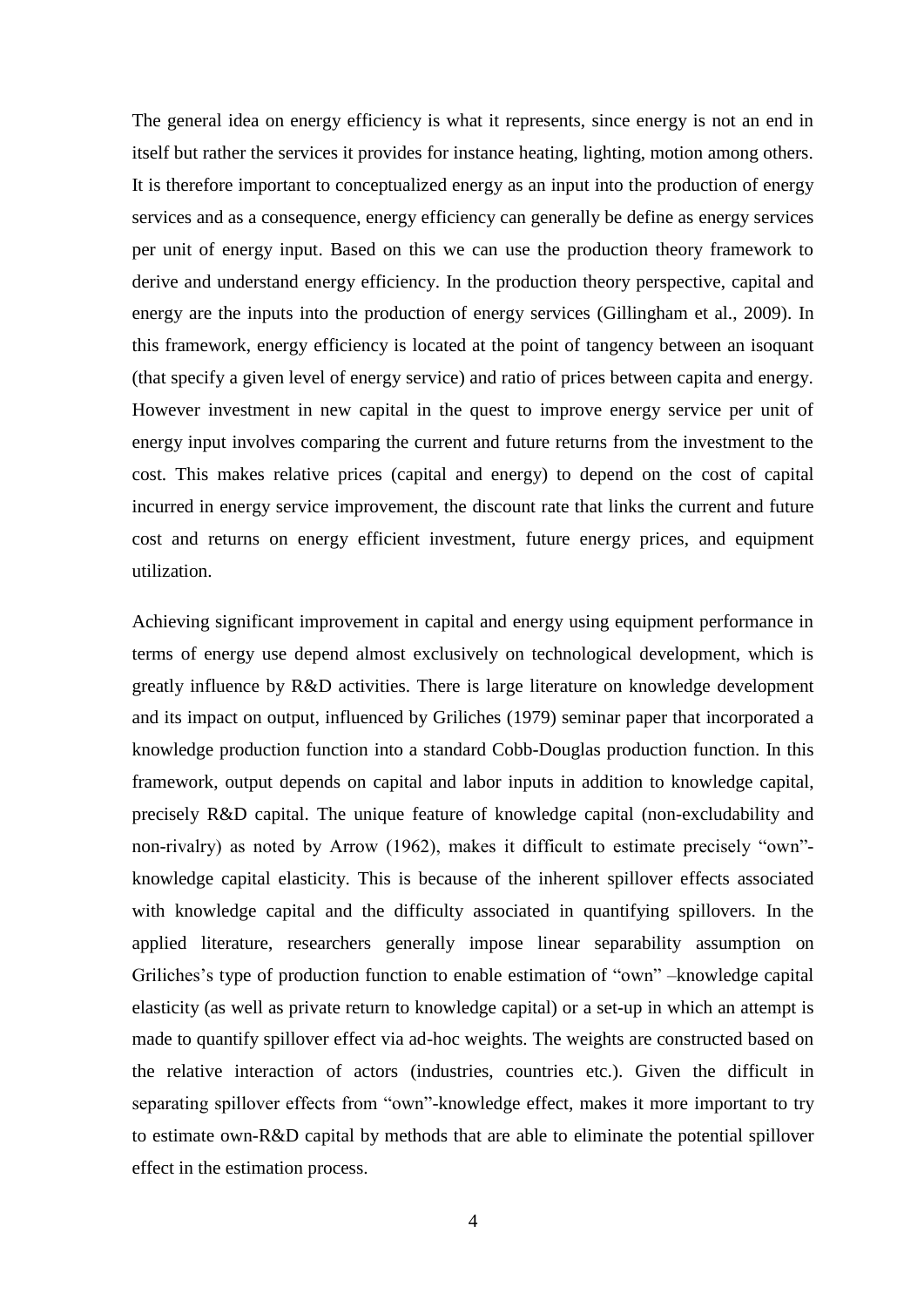In the energy literature, most of the studies on energy efficiency tend to focus more on either behavioral inefficiencies in energy demand or market failures and the appropriate policy design to correct these inefficiencies and market failures. This has led to many studies looking at the so call "rebound effect" with less studies looking at the direct effect of knowledge capital on energy demand, especially the energy savings potentials of investment in knowledge accumulation that result in energy efficient capital and direct effect of that on energy savings or potential energy savings.

## **3. Empirical approach and the Data**

Formally we specify the basic empirical model as:

$$
e_{it} = \beta_1 p_{it} + \beta_2 y_{it} + \beta_3 h h d_{it} + \beta_4 R \& Dcap_{it} + u_{it}
$$
  
\n $i = 1, \dots, N = Countries, t = 1, \dots, T = Time \ period$  (1)

Where the variables are in natural logs and  $e_{it}$  is aggregate energy consumption per capita,  $p_{ii}$  is the energy price,  $y_{ii}$  is real income per capita,  $hhd_{ii}$  is heating degree days,  $R \& Dcap_{ii}$  is energy efficient R&D capital and  $u_{ii}$  is a composite term that includes a random error, country fixed effects and possibly unobserved common factors. The above model is a variant to the model used in Ryan and Ploure (2009), Filippini and Hunt (2011), Karimu and Brännlund (2013), in the sense that it also included energy efficiency policy variable in the form of energy efficient R&D capital similar to the model used by Aroonruengsawat et al. (2012). The theoretical background for the above models is from the utility framework as done in Karimu and Brännlund (2013).

Move over, in order to appropriately estimate the own R&D capital elasticity, we apply an econometric modelling approach based on the "unobserved common factor framework" that will enable stripping off potential unobserved factors including spillovers on the estimated parameters of interest. The approach is briefly presented below, in which for easy exposition we restrict to a model with one explanatory variable – a simplify version of equation (1) is presented as follows:

$$
e_{it} = \beta_i x_{it} + u_{it} \tag{2}
$$

$$
u_{it} = \alpha_{1i} + \varphi_i f_t + \varepsilon_{it} \tag{3}
$$

$$
x_{it} = \alpha_{2i} + \rho_i f_i^s + \lambda_i g_t + v_{it}
$$
\n<sup>(4)</sup>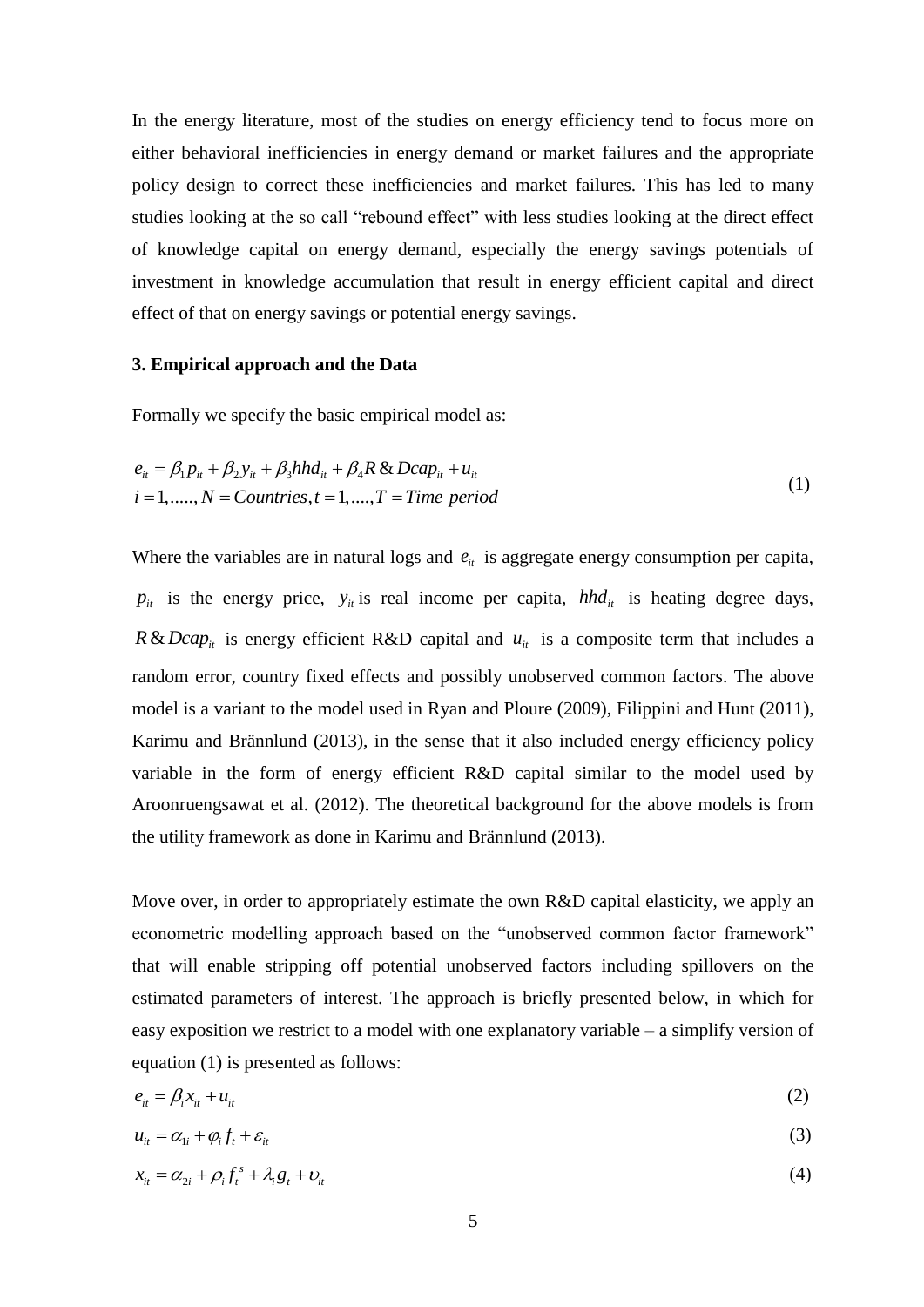Where  $x_{it}$  is the explanatory variable,  $u_{it}$  is a composite term that is composed of country fixed effects ( $\alpha_{1i}$ ), unobserved common factors ( $f_t$ ) and a random error term ( $\varepsilon_{it}$ ). The explanatory variable  $(x_i)$  is also driven by unobserved common factors  $(g_t \text{ and } f_t^s)$ *t f* , a subset of  $f_t$  that also affect  $x_i$  and a stochastic error term  $(v_i)$ . Whereas  $\varphi_i$ ,  $\rho_i$  and  $\lambda_i$  are the factor loading parameters that vary across panel units. The overlap of common factors in Eq.(3) and (4) creates endogeneity problems that render the identification of  $\beta$ <sub>i</sub> very difficult in the usual panel estimators such as fixed effects, dynamic GMM estimators and variant of them that are not design within the context of unobserved common factor framework as described above. The estimators that are design to accommodate this type of endogeneity are the common correlated mean group (CCEMG) and augmented mean group (AMG) estimators proposed by Pesaran (2006) and Eberhardt and Teal (2010), respectively. The intuition is that, it is assumed latent processes drive both the dependent variable via equation (3) and the explanatory variable via equation (4) with possible different strength via  $\varphi_i$ ,  $\varphi_i$  and  $\lambda_i$ . If on average the factor loading parameters are zero, then the usual panel data estimators such as fixed effect, dynamic panel estimators and variants of them produce consistent and unbiased estimator for the parameter  $\beta$  if the assumption that  $\beta_i = \beta$  is true. However, if on average the factor loading parameters are not zero, then the usual panel estimators will be biased and inconsistent as shown in Eberhardt et al. (2013). We can generalize equation (1) to a multivariate case if we assume that  $x_{it}$  is a vector of explanatory variables and  $\beta_i$  is a vector of parameters corresponding to the vector of regressors. The expression as in Eq. (2) to (4) is estimated for each panel unit and the average panel coefficient for  $x_i$  is calculated as  $N^{-1} \sum_{i=1}^{N} \beta_i = \beta$ , hence given a long time period we can have estimates for each panel unit as well as the average over all the panel units to assess if the parameters vary across countries. In specific reference to this study,  $e_{it}$  denote aggregate per capita energy consumption, the vector  $x_{it}$  comprises energy price, real income, heating degrees days and energy efficient R&D capital. 1 *N*  $N^{-1}\sum_{i=1}^N \beta_i = \beta$ ,

The econometric strategy is to apply a non-heterogeneous panel estimator (fixed effect model) and three variants of the heterogeneous estimators – Pesaran and Smith (1995) mean group (MG), Pesaran (2006) CCMG and the Eberhardt and Teal (2010) AMG estimator, where the last two heterogeneous estimators are based on the unobserved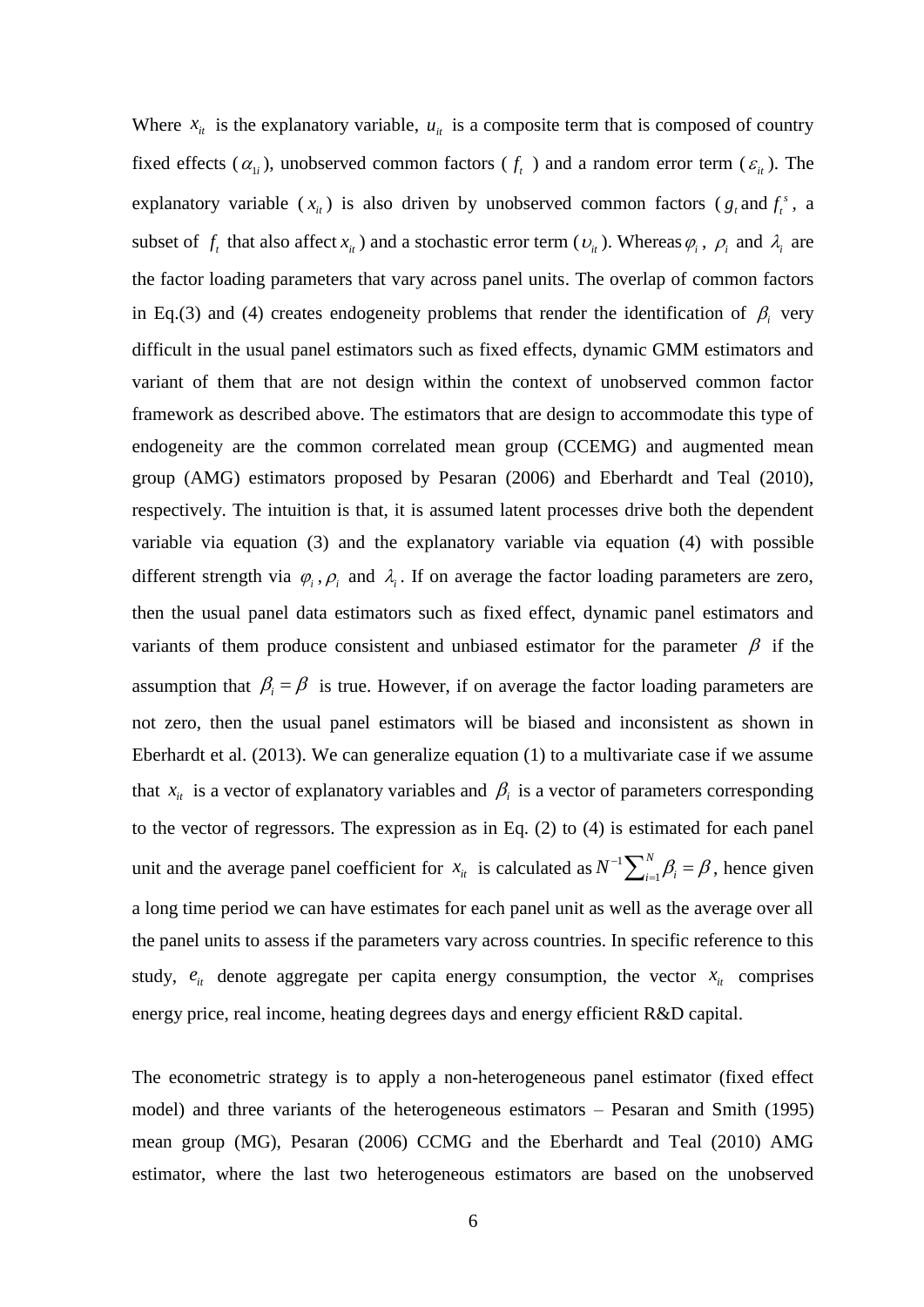common factor framework described above. Further, we assess the different estimators on how each fit the data generation process based on diagnostic testing to choose the best model among them, and base our analysis and policy implications on the chosen estimator, details on the three heterogeneous estimators is presented in the appendix.

Each of the three heterogeneous estimators differs in their modelling approach. Whereas the MG-estimator is designed in a way that allows for heterogeneity in parameters across the panel units, it however does not account for possible common unobservable factors. The AMG and CCMG estimators on the other hand account for common unobservable factors in addition to allowing for heterogeneity in the parameters. The above framework is therefore the appropriate approach that will help answer the key questions that the paper intends to answer as enumerated in the introduction. These heterogeneous estimators relative to the homogeneous estimators (e.g., the fixed effect estimator) are able to address the following. First, they relax the constant parameter assumption in a sense that they allow for variability in the parameters across the panel units. Second, both the AMG and CCMG estimators also accounts for cross sectional dependence (effects of common unobservable factors, such as energy/oil crisis, global financial crisis, spillover effects of improvement in technology, etc.) and hence account for possible spillover effects which allows for estimating the own R&D capital elasticity by stripping-off the possible confounding effects from spillovers akin to the work by Eberhardt et al. (2013).

This is particularly important for our study, since our focus is on estimating the own R&D capital elasticity and in the obscene of an approach that can reliably estimate social returns (spillovers), it becomes handy to apply this approach that strip-off potentially all the effects of spillover in addition to other unobservable factors from the estimates. Lastly, both the AMG and CCMG estimators, relaxes the constant effects of common shocks such as global recession by allowing these factors to vary across country via factor loading approach unlike the conventional technique of using time dummies to try and capture unobservable that are assumed to affect all panel units albeit with the same "strength".

## *Data*

The consumption, price and income data series for this paper were all taken from Adeyemi et al. (2010), Karimu and Brännlund (2013) - an annual data set for a panel of OECD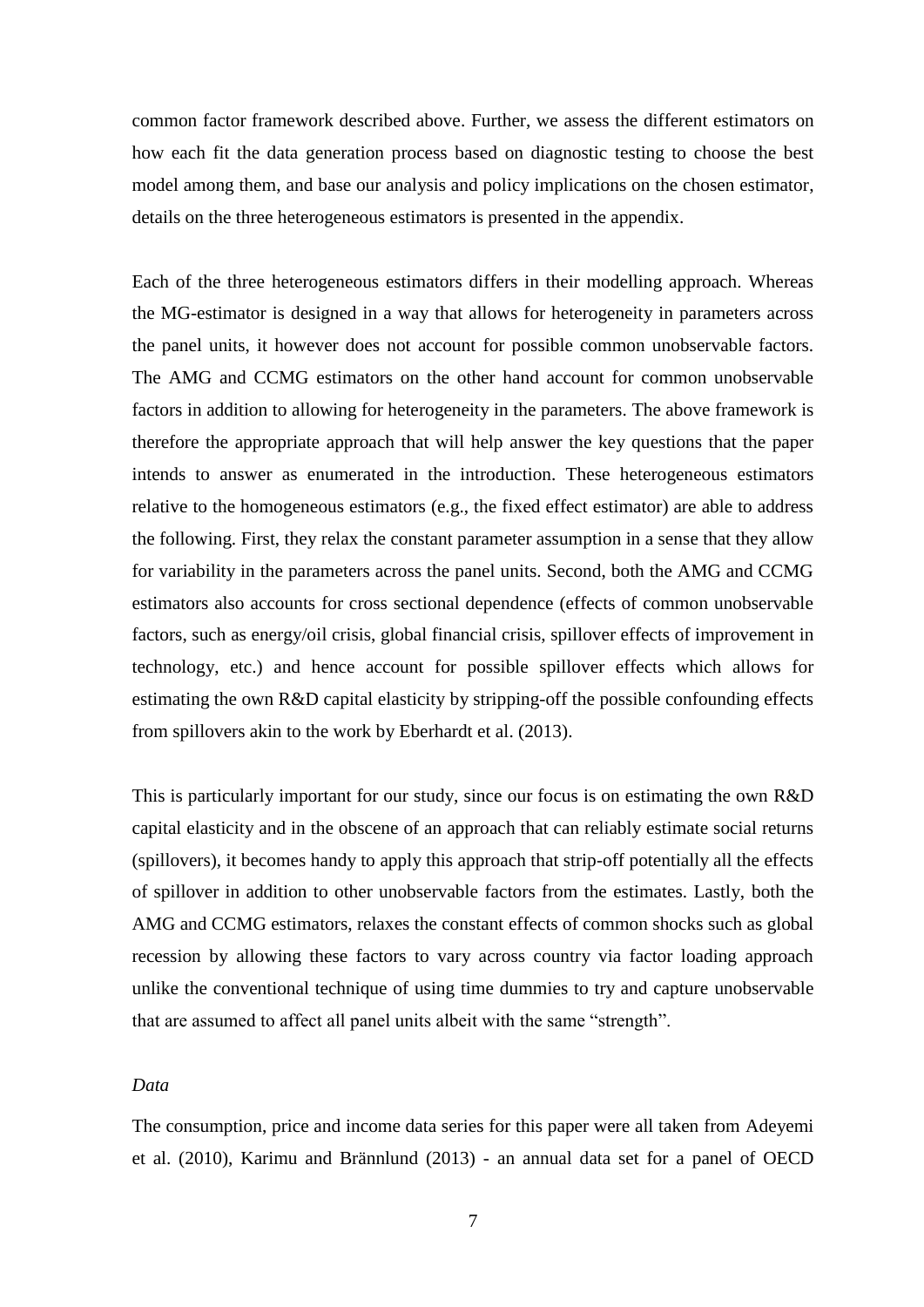countries covering the period 1960 to 2006; however we limited the coverage for this paper to the period 1980 to 2006. The reason for this limitation is that, the data on our interest variable (energy efficient R&D expenditures) starts from 1974 but to be able to calculate R&D capital from the expenditure series, we used the first 6 years to build the R&D capital that takes effect from 1980 (how this is done is explain below). The variables comprise of aggregate energy consumption (E) for each country expressed in thousand tons of oil equivalent (ktoe), GDP (Y) in billions of 2,000 US\$ using PPP for the entire period and the real energy price index (P) at 2,000 US dollars. Both Y and E are converted into per capita terms by dividing each country's Y and E by their respective populations. We used heating degree days to proxy for the effects of climate on energy demand and the data were retrieved from Eurostat - Statistical Office of the European Union site for all the countries except that of the USA, which was taken from National Oceanic and Atmospheric Administration ( NOAA).

Data on energy efficient R&D expenditures are retrieved from the International Energy Agency (IEA) energy technology RD&D statistics for OECD countries. These expenditures are used to calculate the R&D capital, constructed by applying the perpetual inventory model, in which R&D capital is derived as:

$$
R \& Dcap_{ii} = (1 - \delta)R \& Dcap_{i-1} + R \& D_{ii}
$$
\n
$$
(5)
$$

Where R&D denotes real R&D expenditures,  $\delta$  is the depreciation rate which we follow previous literature (Hall, 2007 and Eberhardt et al., 2013) and assume a 12% rate. The initial capital stock is calculated as:

$$
R\& Dcap_{i1} = \frac{R\&D_{i0}}{\delta + g_i} \tag{6}
$$

where  $R \& Dcap_{i}$  is the initial capital,  $g_i$  is the country specific growth rate, which we used the first 6 years of the observed R&D expenditures to compute. The calculated R&D capital calculated via equation (5) to (6) revealed variations across the sampled countries based on the boxplot presented in figure1. The country with the least median value is Portugal (16.78 express in logarithms) and the U.S has the highest median value (21.66). The countries with the highest R&D capital in the sample include; Sweden, UK, Netherland, Italy and the US, however these values are not in per capita terms. From the boxplot, one can identify few countries with potential outliers for the R&D capital series,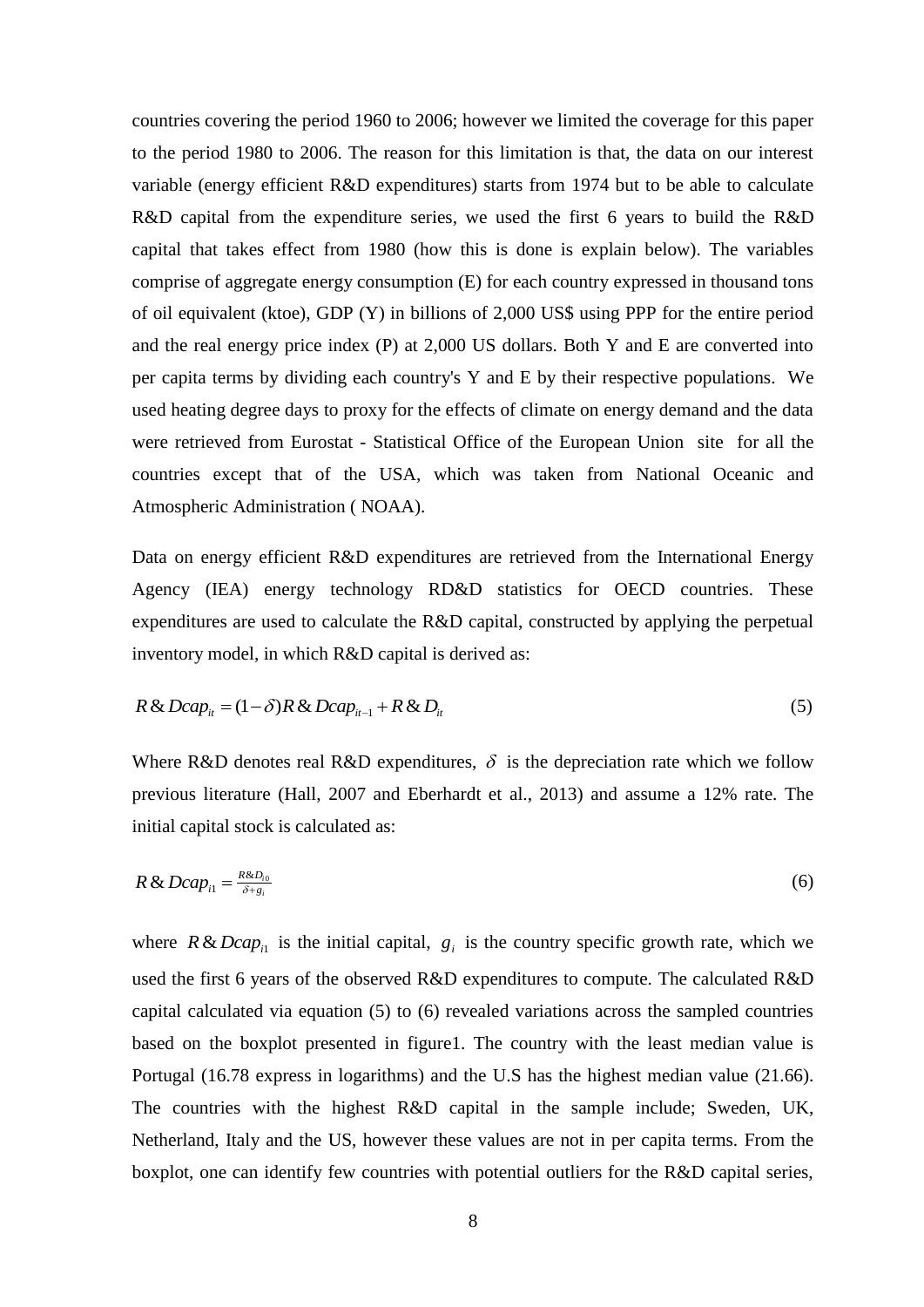in a whole, these few outliers are due to the usual periodic increases in energy efficient R&D expenditures in these countries and not due to errors. Further, given the estimation methodology, these outliers will not significantly influence the parameter estimates and hence likely not to bias the estimates.

The boxplot in figure A2 in the appendix indicate some variability for each of the other variables in our data set across the sampled countries. Both the heating degree day's series and energy consumption per capita series have the highest variation relative to real price and income series. The Countries in the study are: Austria, Belgium, Denmark, France, Greece, Ireland, Italy, Netherlands, Norway, Portugal, Spain, Sweden, Switzerland, the UK and the USA.



Figure 1: Boxplot showing the variability of the median value for R&D capital across 13 OECD countries. (*Note: the Country-ID, 1=Austria, 2=Belgium, 3= Denmark, 4=France, 5=Italy,6=Netherland,7=Norway,8=Portugal, 9=Spain, 10=Sweden,11=Switzerland, 12=UK, 13=USA*)

#### **4. Results**

Table 1 shows the results from cross-sectional dependence test based on the raw series. The results indicate each of the series in our data could not pass the null hypothesis of cross-sectional independence, implying that each of the data series are correlated across panel units and therefore the econometric strategy should incorporate this into the estimation process, in order to reduce the potential problem of producing bias estimates.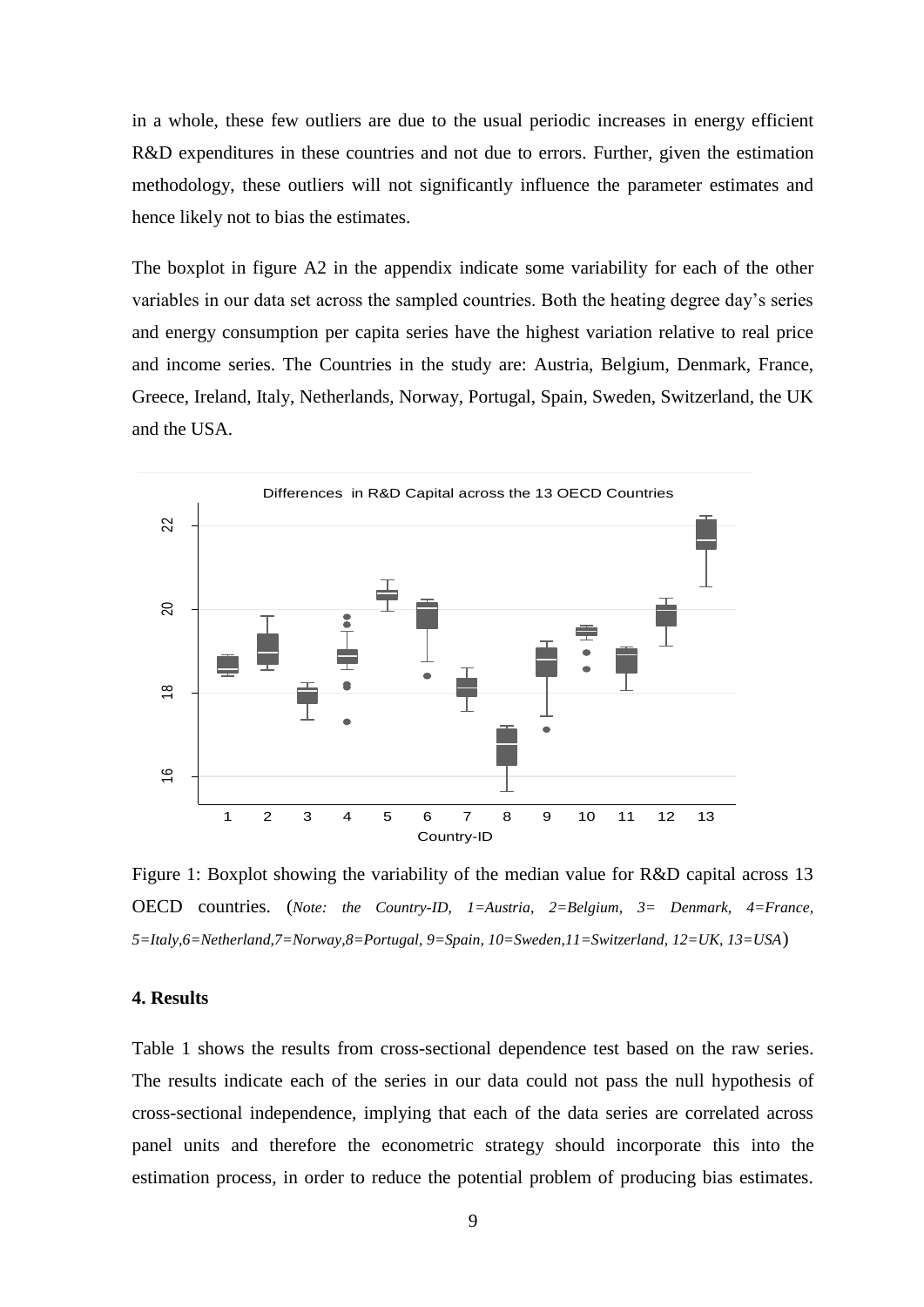This first step in our estimation strategy therefore means that both the AMG and CCMG estimators are likely to be the best estimators for this study as they are purposely design to handle data with cross sectional dependence/common factors. We also tested for the time series properties of the data, specifically unit root test, which show evidence of  $I(1)^3$  as presented in Table A1 in the appendix. However to be sure the estimators based on the common factor frame work are appropriate relative to say fixed effect model in fitting the data generating process, we also estimated a fixed effect model and used various diagnostic tests of the residuals to assess which of the models fit the data generating process (DGP). Specifically we estimated four different estimators – fixed effect, MG, AMG and CCMG.

| Variable | CD-test | $P$ -value | Correlation |
|----------|---------|------------|-------------|
| e        | 28.17   | 0.000      | 0.614       |
| p        | 24.97   | 0.000      | 0.544       |
| v        | 44.94   | 0.000      | 0.979       |
| R&Dcap   | 5.72    | 0.000      | 0.125       |
| hhd      | 29.54   | 0.000      | 0.644       |
|          |         |            |             |

Table 1: Cross sectional dependence test

1

Notes: Under the null hypothesis of Cross-section independence  $CD \sim N(0, 1)$ , R&Dcap and hhd denotes R&D capital and heating degree days, respectively.

The results for each of the four estimators indicated above is presented in Table 2 and reveal that the estimates from the homogeneous fixed effect model are bigger in magnitude relative to the heterogeneous estimators (except the estimates for heating degree days) and this is particularly evident for our interest variable – R&D capital. Another observation from the results is that, the estimated coefficient for R&D capital is approximately the same across the three heterogeneous models. Further, each of the estimators indicates a negative own R&D capital elasticity, implying a negative response of aggregate energy demand to energy efficient R&D capital. The estimated value is statistically significant at the 5% for all except the CCMG model. Additionally, all the estimates from the four estimators have the expected signs from theory.

<sup>&</sup>lt;sup>3</sup> Two different panel unit root tests are implemented, specifically Pesaran (2007) CIPS test that allows for heterogeneity as well as cross-sectional dependency and Maddala and Wu Panel Unit Root test that does not allow for cross-sectional dependence in the testing procedure. Details on the CIPS unit root test specification are in Pesaran (2007). We also tested for cointegration and the results are reported in Table A1 in the appendix.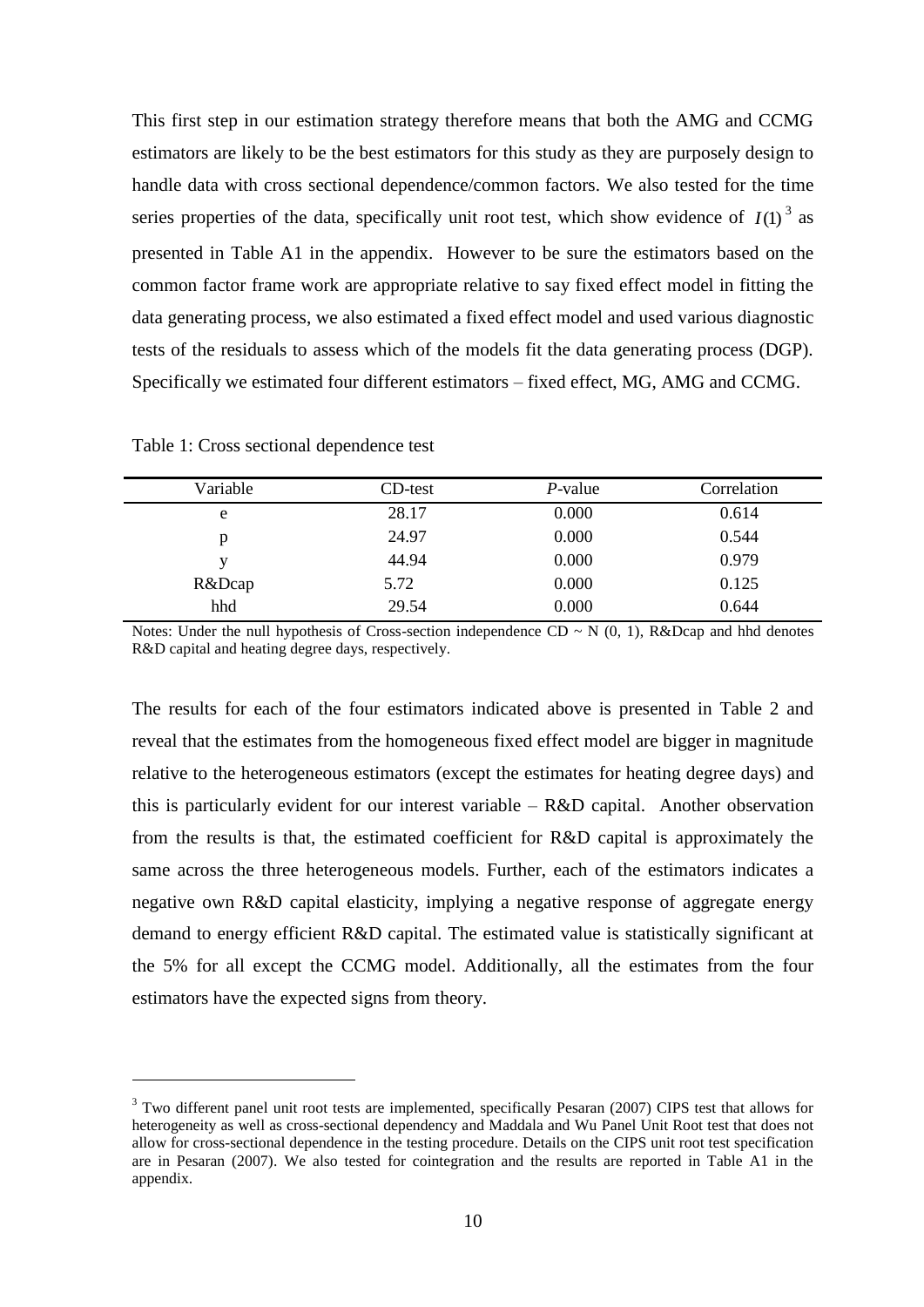In discriminating between the estimators, we relied on the models diagnostics, especially if the models residuals pass the cross sectional independence test (Pesaran, 2006 CD-test) and are stationary  $-I(0)$ . The diagnostic test results as reported in Table 2, favor both the AMG and CCMG models. Their respective residuals are stationary implying non-spurious regression and also pass the CD-test at the 5% level. While the MG model is also nonspurious, it however fails the CD-test. The FE model's residuals follow an *I* (1) process and also fails the CD-test. The diagnostic tests therefore provide strong support for the heterogeneous models relative to the fixed effect model. We can conclude that, the estimates from the fixed effect model are bias upward due to failing to correctly model common factor effects. More importantly, given the nature of R&D with inherent spillovers, it is impossible to precisely estimate private R&D elasticity from non-common factor models such as a fixed effect model.

Both the AMG and the CCMG models have approximately the same level of performance based on the two diagnostic tests, however we decided to based our discussion on the estimates from the AMG model on the grounds that it produces a significant income variable that is also within range of values usually found in the literature, whereas in the case of the CCMG the income estimate is statistically not differ rent from zero at the 5% level of significance, which intuitively does not make sense, since income is a key variable that influence energy demand and even on the evolution of energy use from pre-industrial error to modern economic systems of production and consumption (Stern and Kander, 2012).

The AMG estimates shows that price elasticity is rather low but consistent with findings from previous studies such as Adeyemi and Broadstock, 2009; Karimu and Brännlund, 2013; Welsch, 1989. This implies less response to prices across the sample countries which can be due to many things including high income levels which make price increases less painful for the average person within these countries. It could also be the case that, overtime, the average stock of appliances and equipment that relies on the use of energy services has increased and couple with the wealth effect, consumers and producers are becoming less and less responsive to price increases and also because of less available substitutes for energy which tend to make energy more of a necessity in the modern economy.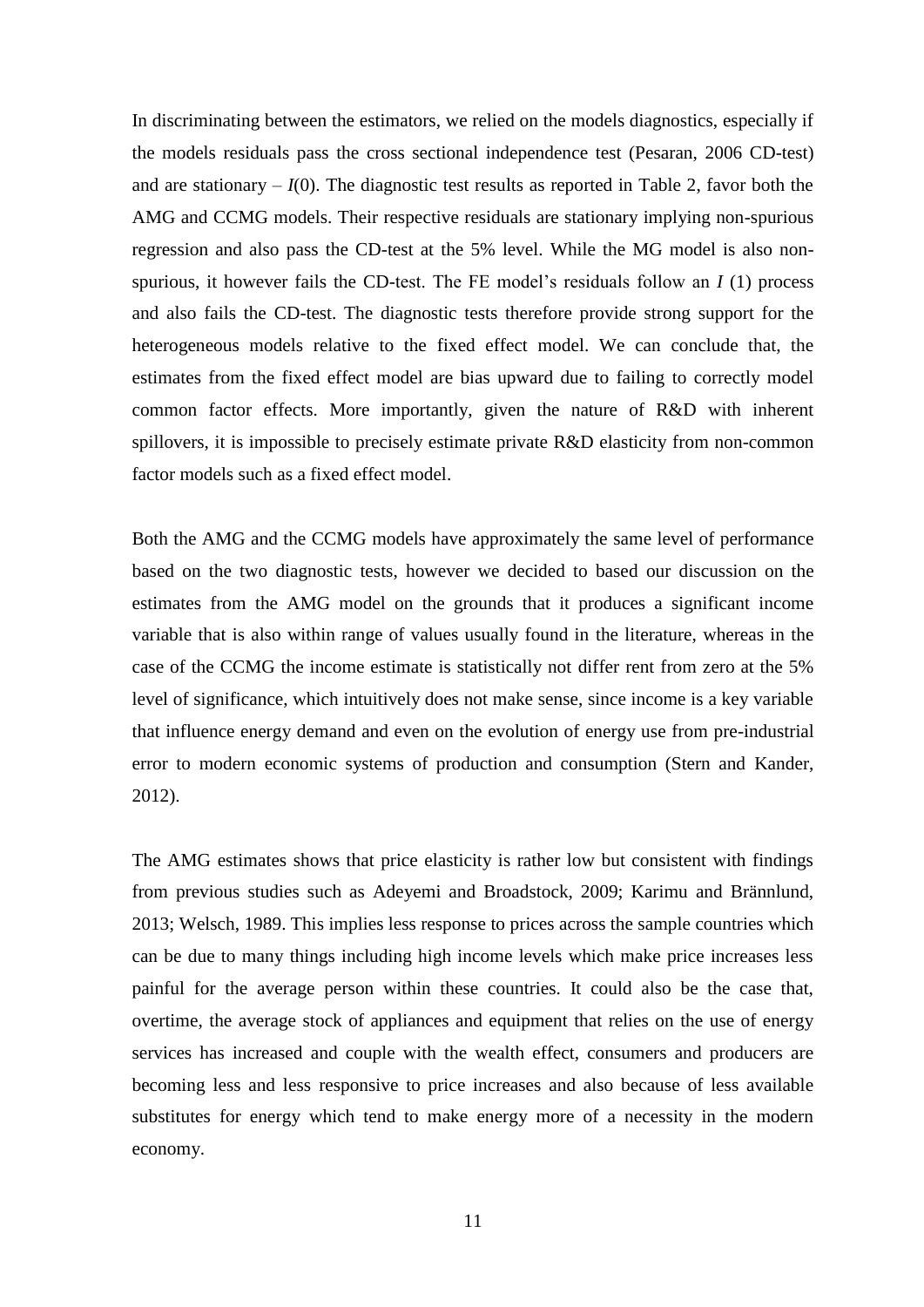|             | FE          | MG          | <b>AMG</b>   | <b>CCMG</b>            |
|-------------|-------------|-------------|--------------|------------------------|
| p           | $-0.251$ ** | $-0.125$    | $-0.120$ *** | $-0.158$ <sup>**</sup> |
|             | (0.098)     | (0.035)     | (0.034)      | (0.073)                |
| y           | $0.906***$  | $0.593***$  | $0.537***$   | 0.265                  |
|             | (0.413)     | (0.095)     | (0.106)      | (0.170)                |
| R&Dcap      | $-0.087***$ | $-0.041$ ** | $-0.034***$  | $-0.036$               |
|             | (0.025)     | (0.020)     | (0.016)      | (0.032)                |
| hhd         | 0.036       | $0.224***$  | $0.123***$   | $0.123***$             |
|             | (0.023)     | (0.035)     | (0.044)      | (0.033)                |
| Trend       | yes         | yes         | yes          | yes                    |
| Constant    | 14.27       | $-0.959$    | $-0.561$     | $-0.158$               |
|             | (12.391)    | (0.769)     | (0.698)      | (1.077)                |
| Diagnostics |             |             |              |                        |
| CD-test     | 2.44        | 2.28        | $-1.61$      | $-1.83$                |
|             | [0.015]     | [0.022]     | [0.108]      | [0.067]                |
| Integration | I(1)        | I(0)        | I(0)         | I(0)                   |
| N           | 351         | 351         | 351          | 351                    |

Table 2: Regression Results

Note: Standard errors in parentheses (robust standard errors),  $^{*}p < 0.10$ ,  $^{**}p < 0.05$ ,  $^{***}p < 0.01$ , CD-test is the cross-sectional dependence test base on Pesaran (2004) test for the Null of cross-sectional independent residuals, N is the number of observations, hhd is the heating degree days and R&Dcap denote R&D capital. Numbers in square bracket are the *p*-values for CD-test.

The estimated income elasticity have the expected sign and significant but low in magnitude compare to some of estimates from previous studies (Fillipini and Hunt, 2011; Atkinson and Manning, 1995) but consistent with the estimates from Adeyemi and Broadstock, 2009 and Welsch, 1989. The implication is that, people on average demand more energy as their income level rises. The estimated hhd elasticity is positive and significant, which shows that outside temperatures below which heating is required tend to increase energy demand. Further, the estimated R&D capital elasticity is -0.03 and significant at the 5% level.

Next we calculate the effect of the share of R&D capital on energy demand by using the average estimated elasticity ( $N^{-1}$  $\mathcal{P}_{4,\mathrm{i}}$ *N i*  $N^{-1}\sum^{N}\beta_{4}$  $\sum_{i=1}^{N} \beta_{4,i}$ ) multiple by the R&D capital. This can be interpreted as the predicted effect of R&D capital on energy demand based on the AMG model, which will give us the share predicted impact of R&D capital for each of the countries in our sample. The average impact of R&D capital across the countries in our sample as reported in figure A1 in the appendix range from approximately 15% to 20% (cumulated over 1980 to 2006). The US is the country that has the largest energy savings (predicted) from R&D investments, whilst Portugal has the least savings. This shows that policies targeting energy efficiency investments are having the intended effects (reduced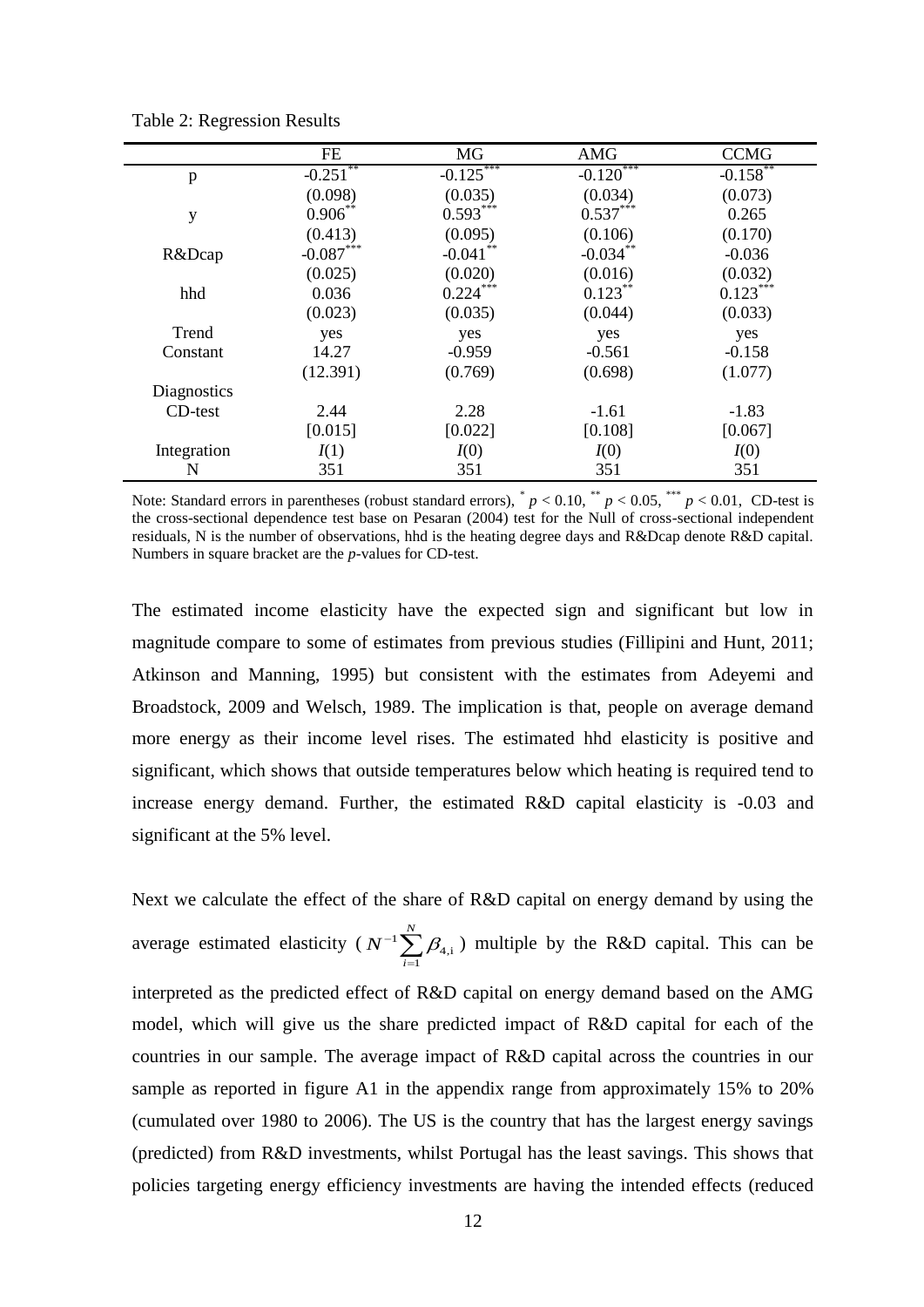energy demand). However the effects are relatively modest given that the values are the averages over the period 1980 – 2006, implying an annual reduction of approximately 1%. This smaller contribution to energy savings from energy efficient investment means that we need to combine energy efficiency policies with other policies such as taxes to have a reasonable reduction in energy demand and consequently on  $CO<sub>2</sub>$  reduction.

#### *Policy implications of R&D investment*

In assessing the effect of a given change in energy efficient R&D investment on energy demand, we follow the approach implemented in Davis and Killian (2011) by expressing the percentage reduction in energy demand from an  $x$  million US\$ increase in energy efficiency R&D investment evaluated at a chosen base of R&D capital (taken as the volume-weighted mean of R&D capital at 2006), this is formulated as

$$
N^{-1}\sum_{i=1}^N\hat{\beta}_{4,i}(\frac{x}{R\,\&\,Dcap_i})^*\,100\,,
$$

where  $N^{-1} \sum_{i=1} \hat{\beta}_{4,i}$  $\sum_{i=1}^{N} \hat{B}_{i}$ *i*  $N^{-1}\sum \hat{\beta}_4$  $\sum_{i=1} \hat{\beta}_{4,i}$  is the estimated average R&D capital elasticity, R&Dcap is the base for the evaluation of the change which is the volume-weighted mean in year 2006.To demonstrate this policy effect of an increase in energy efficient R&D investment, we consider a 100 million US\$ increased in R&D investment, however the choice of size of the investment is irrelevant. The key idea is to show the likely percentage change in energy demand from a given increase in energy efficient R&D investment in order to assess the likely efficacy of energy efficient policy/policies related to energy efficient capital. Table 3 present these effects for each of the countries in the data set and show varied differences in energy demand response to the policy. Portugal stands out with the highest (34.8%) reduction in energy demand from a 100 million US\$ increased in R&D investment, while the USA has the least reduction (0.08%). This complement the results on predicted energy savings from energy efficient R&D investment in the sense that the country with the least savings from 1960 to 2006 tends to have the highest reduction in energy demand from a policy that will increase energy efficient R&D investment relative to a country/countries that has/have the highest savings. This is in line with the economic principle of diminishing returns (in this case to R&D investment). The reduction in energy demand is minimal for countries such as Netherland, Italy, France and the UK. This result indicates significant heterogeneity in the impact of an increase in R&D investment in energy efficiency policy.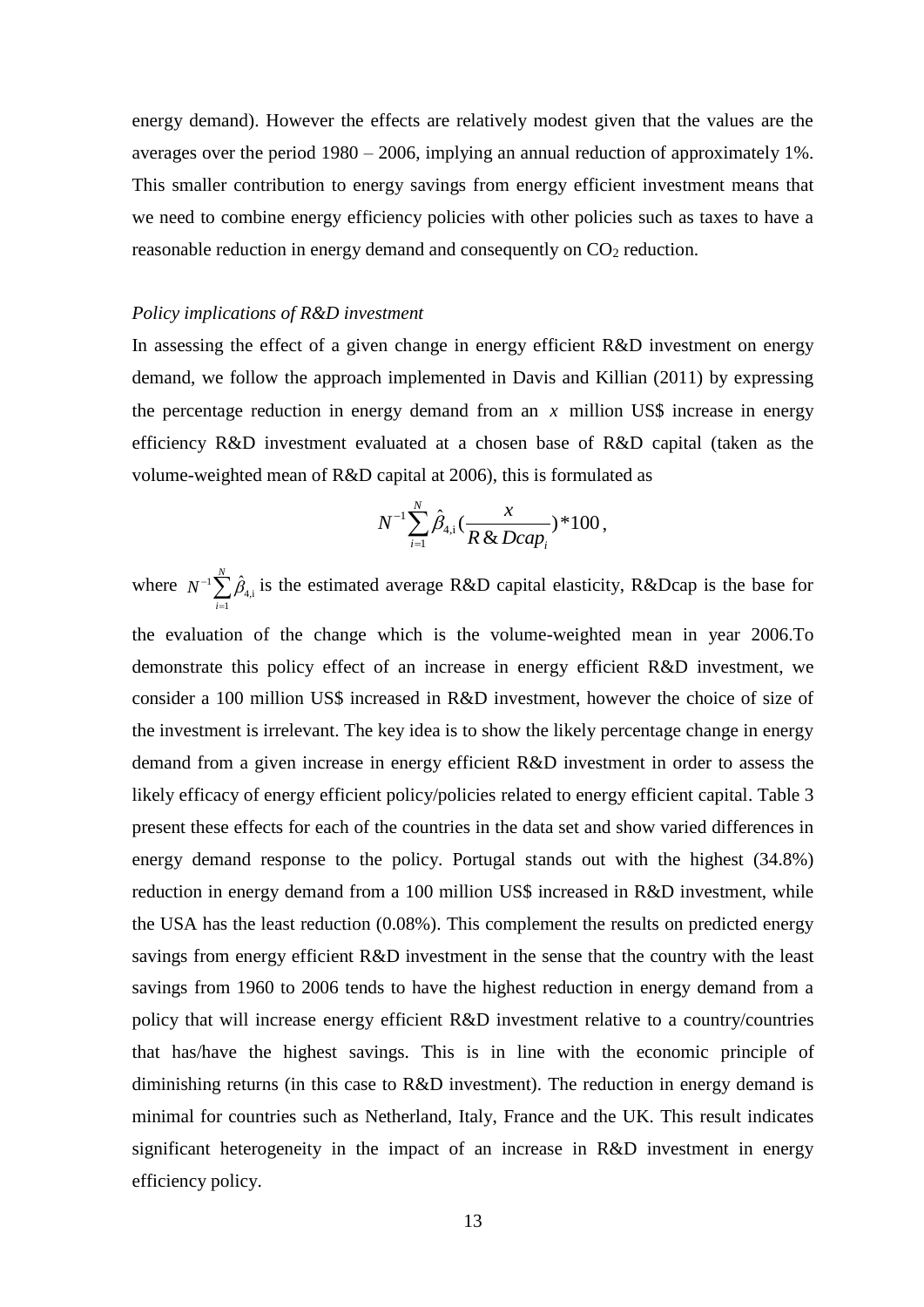| Country              | Austria  |         | Belgium Denmark | France      | Italy   | Netherland | Norway  |
|----------------------|----------|---------|-----------------|-------------|---------|------------|---------|
| %Energy<br>Reduction | $-3.34$  | $-2.62$ | $-5.08$         | $-0.84$     | $-0.69$ | $-0.67$    | $-8.09$ |
| Country              | Portigal | Spain   | Sweden          | Switzerland | UK      | USA        |         |
| %Energy<br>Reduction | $-34.8$  | $-4.13$ | $-1.19$         | $-1.98$     | $-0.79$ | $-0.08$    |         |

Table 3: The effects of 100 million US\$ increase in R&D investment in energy efficiency on energy demand.

Table 4: Carbon dioxide emission reduction from 100 million US\$ increase in energy efficient R&D investment.

| Country                     | Austria  |         | Belgium Denmark | France      | Italy   | Netherland | Norway  |
|-----------------------------|----------|---------|-----------------|-------------|---------|------------|---------|
| % $CO2$<br><b>Reduction</b> | $-1.28$  | $-1.0$  | $-1.94$         | $-0.32$     | $-0.26$ | $-0.26$    | $-3.10$ |
| Country                     | Portigal | Spain   | Sweden          | Switzerland | UK      | USA        |         |
| % $CO2$<br>Reduction        | $-13.32$ | $-1.58$ | $-0.46$         | $-0.76$     | $-0.30$ | $-0.03$    |         |

Further we extended the above policy analysis to carbon reduction from the effect of energy efficient R&D investment and this is done via using the energy reduction from the policy as presented in Table 3 and the conversion rate (0.3827 from OECD countries in  $2010$ ) of energy to  $CO<sub>2</sub>$  emission. The carbon dioxide reduction from this is reported in Table 4 and show  $CO_2$  reduction that vary from 0.03% for the USA to 13.3% for Portugal.

## *Robustness Analysis*

As a robustness check on our key results reported in Table 2, we also relax the static structure for each of the three heterogeneous estimators by applying a dynamic model. The result for this analysis is reported in Table A2 in the appendix. Generally, there is no significant difference in the size of the long-run estimates from both the dynamic and static model based on the AMG and MG estimators, especially on our variable of interest (R&D capital). The CCEMG estimates tend to vary greatly between static and dynamic version of the model for the variable of interest, however none of dynamic long-run estimates for R&D capital is statistically significant at the 5% level.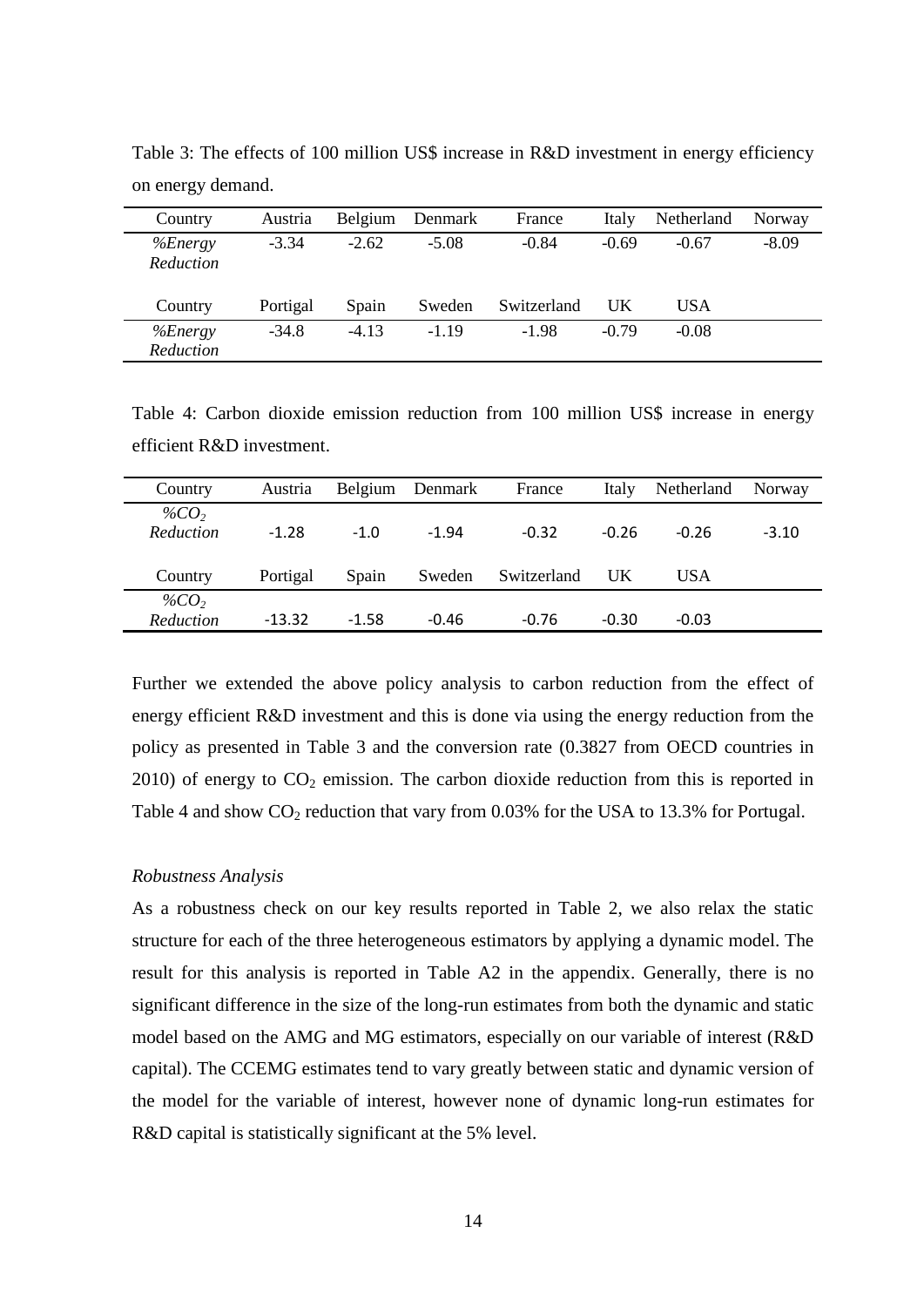## **6. Conclusion**

The main objective of this study is to examine the impact of energy efficient R&D investment on aggregate energy demand for OECD countries, the possible differences in the impact across the countries in the sample and how this translate to  $CO<sub>2</sub>$  emission reduction across the countries.

Our analysis implemented both homogeneous and heterogeneous panel estimators with different estimation assumption. The estimators that are based on the unobserved common factor framework allow for both heterogeneity in the parameters and unobserved common factors. This approach (unobserved common factor models) enables a "proper" estimation of the own-R&D capital elasticity. The reason for focusing on the "private/own" elasticity rather than the social or both is because the current econometric methods do not provide accurate way/s to precisely estimate the spillover effect, the component that accounts for the difference between "private/own" and "social" elasticity, hence the choice of the unobserved common factor framework to help strip-off all the unobserved common factors including spillovers in order to at least estimate the "private" elasticity more precisely.

Our key result indicate a negative "own" R&D capital elasticity which is however small in our preferred model relative to estimates based on the fixed effect model, which we argue that the difference between the fixed effect estimates and AMG estimates is due to the inability of the fixed effect model to strip-off spillover effects as well as not allowing for possible heterogeneity in the parameter estimates. This conclusion is based on the diagnostic test that indicates non-stationarity in the residuals from the fixed effect model and the inability to deal with cross-sectional dependency. The poor diagnostics from the fixed effect model, specifically the inability to correct for cross-section dependence provide evidence to support the argument that the additive separability assumption usually imposed to enable estimating private elasticity and return to R&D capital is likely inappropriate as indicated in Eberhardt et al.(2013). This result is in line with those from Eberhardt et al. (2013) albeit with different application (production in Eberhardt et al. and energy demand in our study), time frame and countries in the sample.

Further, our result indicate that a policy of increasing energy efficient R&D investment result in reduction in aggregate energy demand that varies significantly across the sampled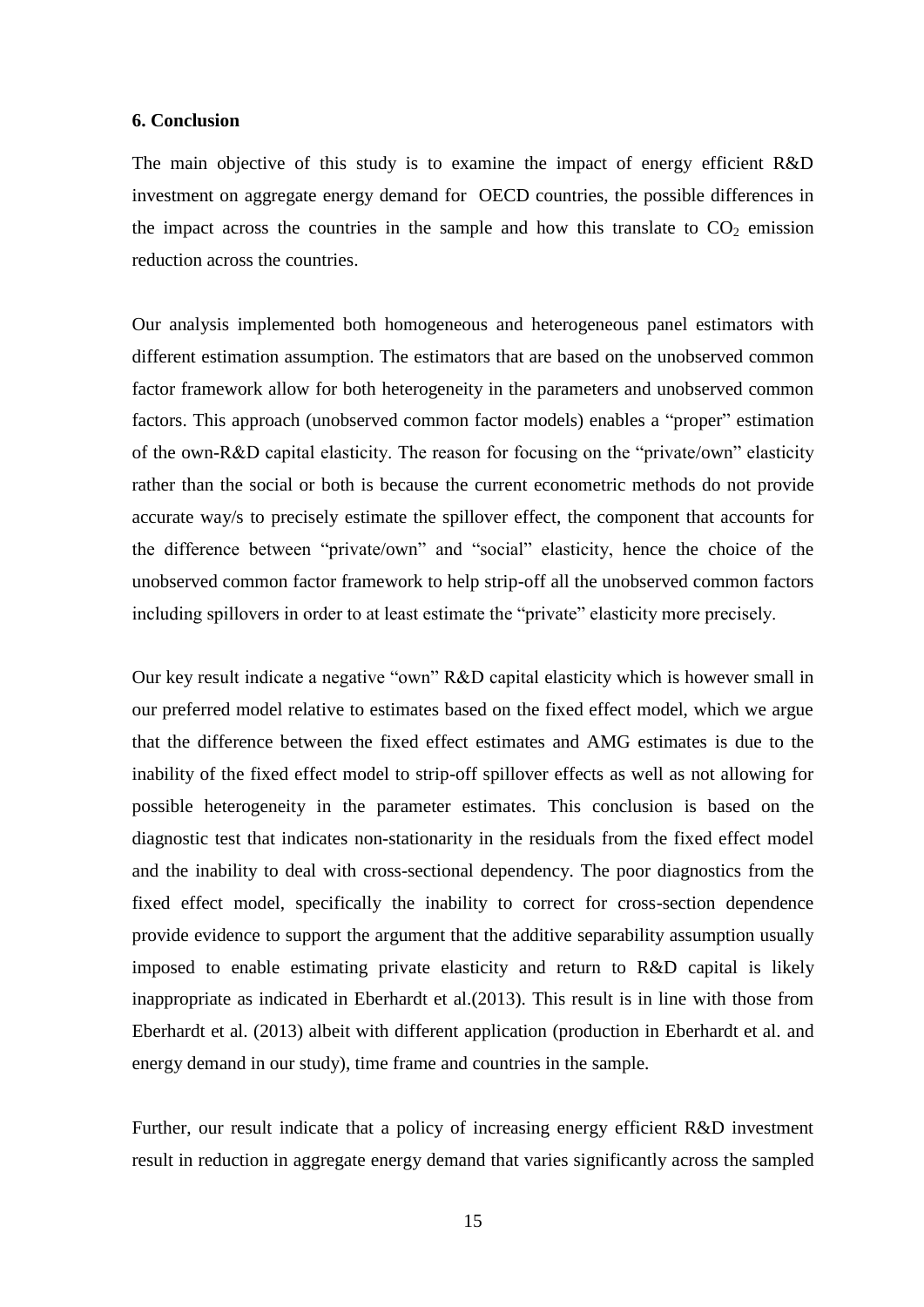countries from a relatively low change for the USA to a high change for Portugal, which we argue is due to a relatively high investment in energy efficient R&D capital in the USA relative to Portugal, such that an additional increase in such investments tend to contribute less and less to the total impact in the USA than it does in Portugal. This argument is supported by the higher cumulated (1980-2006) predicted impact of energy efficient R&D capital on energy demand of approximately -20% for the USA relative to -15% for Portugal.

Our analysis shed light on the impact of energy efficient R&D capital on energy demand which can be important for policies focusing on energy efficiency measures in reducing energy demand, where the focus of the policy is on energy efficient R&D investment. It also highlight the importance of spillover effects and other unobserved common factors in influencing the estimates if we only rely on the separability assumption for identification of "private/own" R&D capital elasticity and return as usually done in the literature on knowledge production. It also shows that while energy efficiency measures are important, we need other measures to complement efficiency measures to achieve sizeable reduction in energy demand and the associated  $CO<sub>2</sub>$  reduction.

Irrespective of the evidence of a negative effect of energy efficient R&D capital, it is important to stress that this is only the direct effect. It is possible that the indirect effect of energy efficient R&D capital could be negative as a result of the rebound effect via lower energy prices. As a consequence, the total effect from energy efficient R&D investment on energy demand could as well be positive depending on which of the effects dominates (the direct or the indirect effect). This study only focused on the direct effect. Further it is important to recognize that, promoting only efficiency measures without implementing other measures such as taxes and regulation might not lead to a significant reduction in  $CO<sub>2</sub>$  emissions if the goal is to reduce  $CO<sub>2</sub>$  emissions.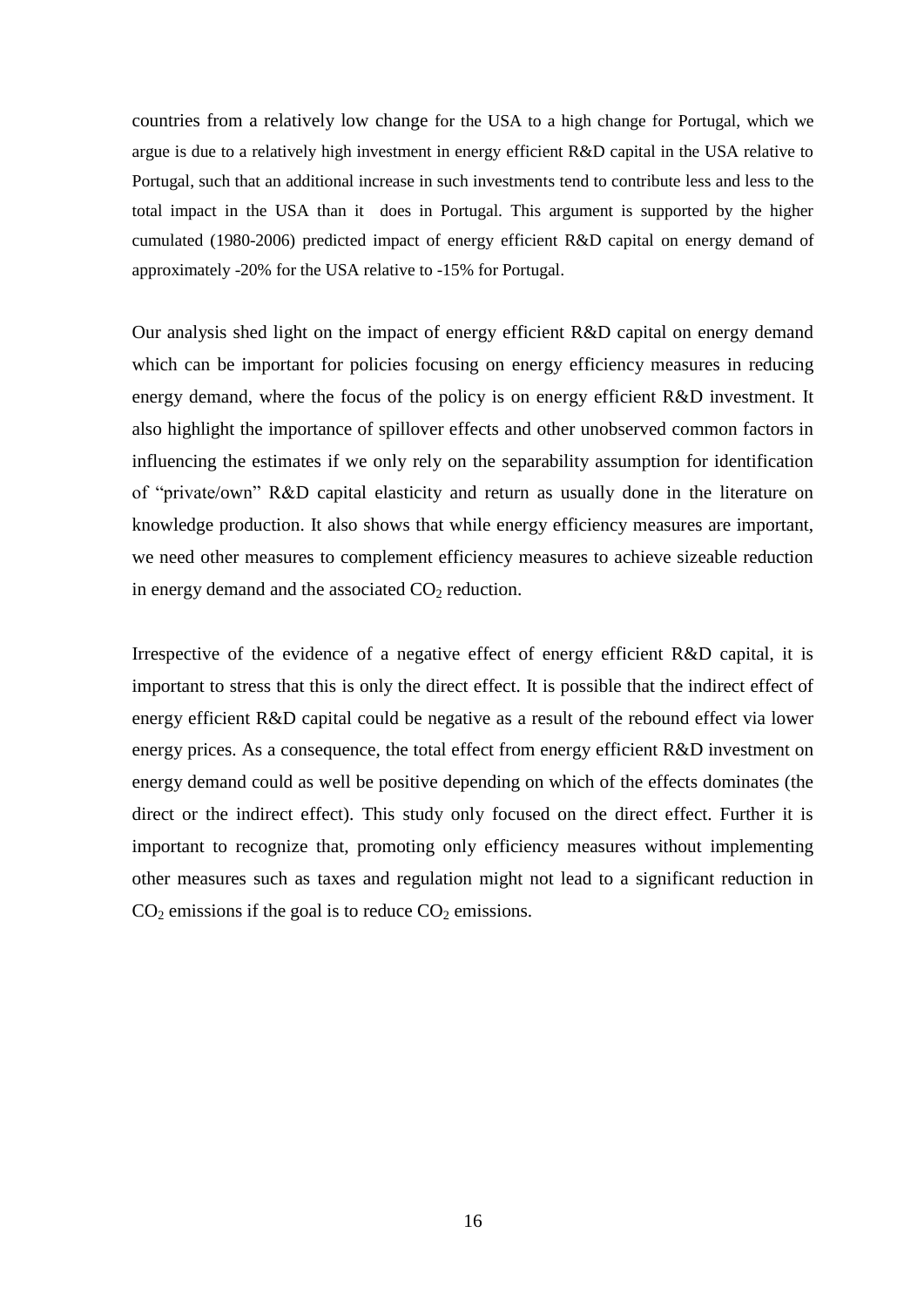## **References**

- Adeyemi,O.I., and Broadstock, D.C. (2009). "Underlying consumer preferences and their contribution to energy demand." OPEC Energy Rev. 33 (3 ): 198–204.
- Adeyemi, O. I., Broadstock, D. C., Chitnis, M., Hunt, L. C., and Judge, G. (2010). ["Asymmetric Price Responses and the Underlying Energy Demand Trend: Are they](http://dx.doi.org/10.1016/j.eneco.2010.04.003)  [Substitutes or Complements? Evidence from Modelling OECD Aggregate Energy](http://dx.doi.org/10.1016/j.eneco.2010.04.003)  [Demand.](http://dx.doi.org/10.1016/j.eneco.2010.04.003)" Energy Economics 32(5): 1157-1164.
- Aroonruengsawat, A., Auffhammer, M., and Sanstad, A.H. (2012). "The impact of state level building codes on residential electricity consumption." Energy Journal*,* 33(1): 31-52.
- Arrow, K. (1962). Economic Welfare and the Allocation of Resources for Inventions, in R. Nelson (ed.), The Rate and Direction of Inventive Activity, Princeton, NJ: Princeton University Press.
- Bion, H., and William, P., (1991). Better Building Codes through Energy Efficiency. Washington, D.C.: Alliance to Save Energy
- Costa, D., and Matthew, K. (2011). Electricity Consumption and Durable Housing: Understanding Cohort Effects. NBER Working Paper 16732.
- Davis, L.W., and Killian, L. (2011). "Estimating the effect of a gasoline tax on carbon emissions." J. Appl. Econometrics [26\(7\):](http://onlinelibrary.wiley.com/doi/10.1002/jae.v26.7/issuetoc) 1187–1214.
- Eberhardt, M., Teal, F. (2010). Productivity analysis in global manufacturing production. Economics Series Working Papers, 515. University of Oxford, Department of Economics.
- Eberhardt, M., Helmers, C., Strauss, H. (2013). "Do spillovers matter when estimating private returns to R&D?" Rev. Econ. Stat. 95(2): 436–448
- Geller, H., Harrington, P., Levine, M.D., Rosenfeld, A.H., and Tanishima, S. (2006). "Policies for Increasing Energy Efficiency: Thirty Years of Experience in OECD Countries." Energy Policy [34\(5\)](http://www.sciencedirect.com/science/journal/03014215/34/5):556–573.
- Gillingham, K., Newell, R., and Palmer, K. (2006). "Energy Efficiency Policies; A Retrospective Examination." Annual Review of Environment and Resources (31):161-192.
- Griliches, Z. (1979). "Issues in Assessing the Contribution of Research and Development to Productivity Growth." Bell Journal of Economics 10:92–116.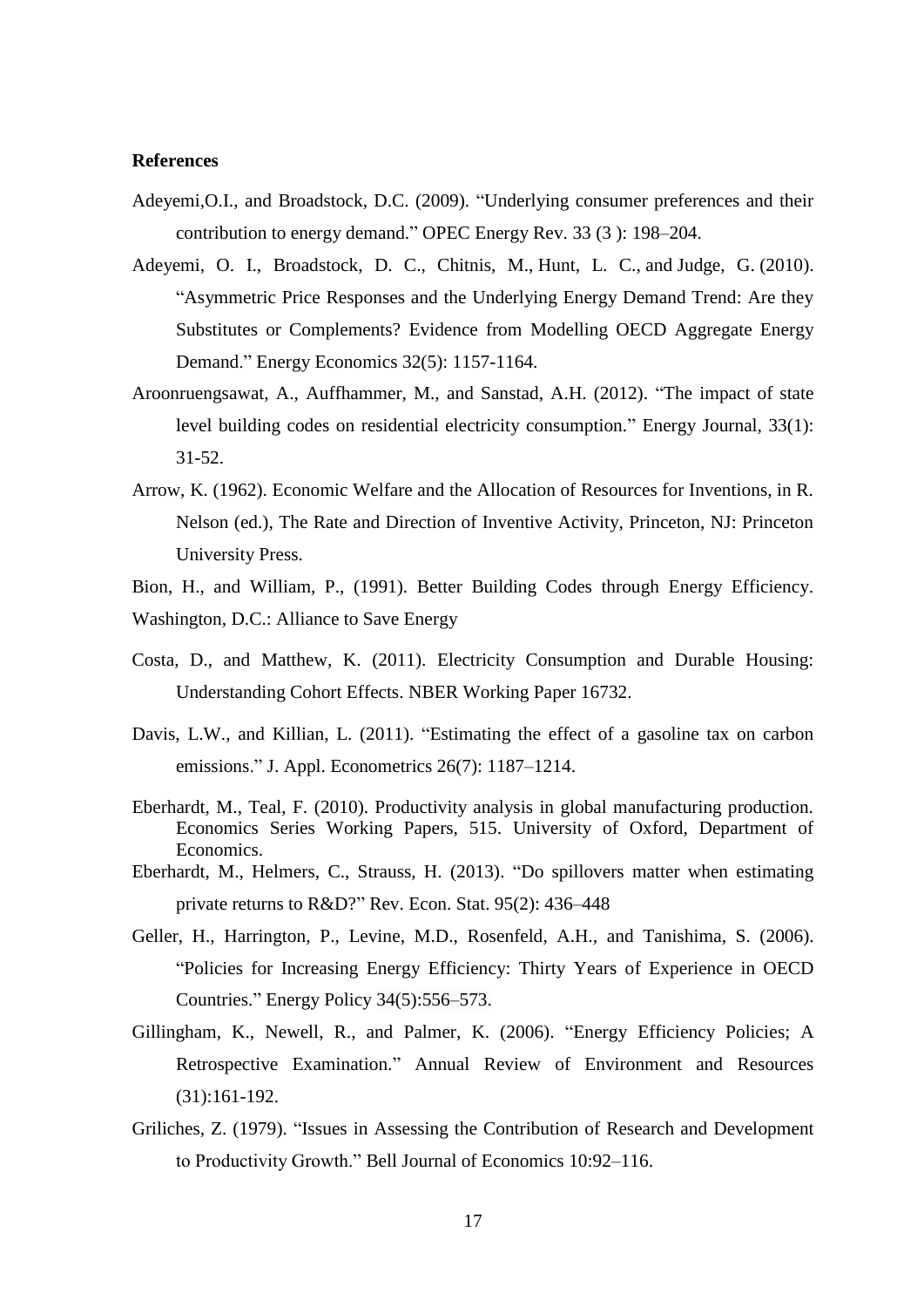- Hall, B.H., Jacques, M., and Pierre, M. (2009). Measuring the Returns to R&D, NBER working paper 15622.
- Jacobsen, G. and M.J. Kotchen. (2013). "Are Building Codes Effective at Saving Energy? Evidence from Residential Billing Data in Florida." The Review of Economics and Statistics 95(1):34-49.
- Karimu, A. and Brännlund, R. (2013). "Functional forms and aggregate energy demand elasticities: A nonparametric approach for 17 OECD Countries." Energy Economics [36:](http://www.sciencedirect.com/science/journal/01409883/36/supp/C)19–27.
- Metcalf, G.E. and Hassett, K.A. (1999). "Measuring the Energy Savings from Home Improvement Investments: Evidence from Monthly Billing Data." The Review of Economics and Statistic*s* 81(3):516-528.
- Meyers S, McMahon, J.E, McNeil, M., and Liu, X. (2003). "Impacts of U.S. federal energy efficiency standards for residential appliances." Energy 28:755–67.
- Filippini, M. and Hunt, L. C. (2011). ["Energy demand and energy efficiency in the OECD](http://dx.doi.org/10.5547/ISSN0195-6574-EJ-Vol32-No2-3)  [countries: a stochastic demand frontier approach.](http://dx.doi.org/10.5547/ISSN0195-6574-EJ-Vol32-No2-3)" The Energy Journal, 32(2): 59-80.
- Pesaran, M. H., and Smith, R.P. (1995). "Estimating Long-Run Relationships from Dynamic Heterogeneous Panels." Journal of Econometrics 68: 79–113.
- Pesaran, M. H. (2006). "Estimation and Inference in Large Heterogeneous Panels with a Multifactor Error Structure" Econometrica 74(4):967-1012.
- Pesaran, M. H. (2007). "A simple panel unit root test in the presence of cross section dependence." Journal of Applied Econometrics 22: 265-312.
- Ryan, D.L.and Ploure, A. (2009). Empirical modeling of energy demand. In: Evans, J., Hunt, L.C.(Eds.), International Handbook on the Economics of Energy. Edward Elgar, Cheltenham, U.K.
- NOAA, 2012<http://www.ncdc.noaa.gov/cag/time-series/us>
- Stern D. I. and Kander, A. (2012). ["The role of energy in the industrial revolution and](http://econpapers.repec.org/article/aenjournl/33-3-05.htm)  [modern economic growth.](http://econpapers.repec.org/article/aenjournl/33-3-05.htm)" Energy Journal 33(3):127-154.
- Webber, C.A., Brown, R.E., and Koomey, J.G. (2000). "Savings estimates for the ENERGY STAR voluntary labeling program." Energy Policy 28:1137–49.
- Welsch, H. (1989). "The reliability of aggregate demand functions: an application of statistical specification error tests." Energy Economics 11: 285–292.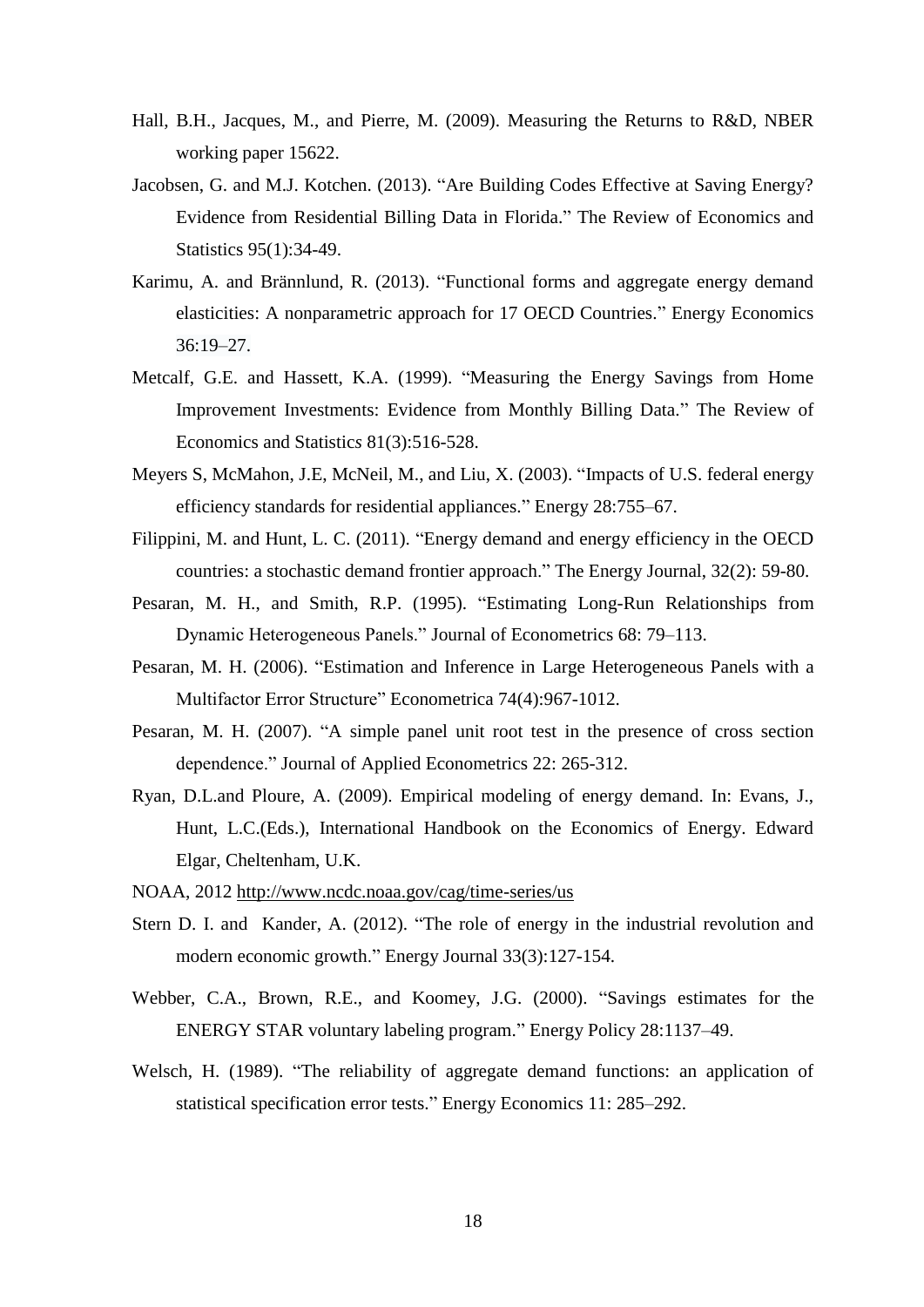## **Appendix**

Abrief account of the heterogeneous estimators:

Suppose we have two set of variables,  $y_i$  the dependent variable and an explanatory variable,  $x_{it}$ , which are related via the expression:

$$
y_{it} = \beta_i x_{it} + u_{it}
$$
  
\n
$$
u_{it} = \alpha_{1i} + \varphi_i f_t + \varepsilon_{it}
$$
  
\n
$$
x_{it} = \alpha_{2i} + \rho_i f_t^s + \lambda_i g_t + v_{it}
$$
  
\nA1

Where  $u_{it}$  is a composite term that comprises both unobserved common factors ( $f_t$ , a country fixed effects,  $\alpha_{1i}$ ) and a random error term,  $\varepsilon_{it}$ . Further,  $x_{it}$  is also influence by unobserved common factors  $(f_t^s, g_t)$ .

The Pesaran (1995) mean group estimator (MG) allows for heterogeneity in the  $\beta_i$  but assumes cross-section independence, as a consequence, the MG estimator is implimented by estimating *N* country regression as follows:

$$
y_{it} = \alpha_i + \beta_i x_{it} + \sigma_i t + \varepsilon_{it}
$$
  

$$
\hat{\beta}_{MG} = N^{-1} \sum_{i=1}^{N} \hat{\beta}_i
$$

Where *t* is a linear trend to capture unobserved factors that are time-invariant and by construction, the MG estimator allows for parameters to vary or differ across panel units (countries in this study).

The Pesaran (2006) common correlated mean group (CCEMG) estimator, unlike the MG estimator, does not assume cross-section independence. It however allows for heterogeneity in the parameters as does in the MG estimator. The CCEMG accounts for cross-section dependence via cross-section average of both the dependent  $(\bar{y}_i)$  and explanatory variable  $(\bar{x}_i)$  as additional covariates as follows:

$$
y_{it} = \alpha_i + \beta_i x_{it} + \tau_1 \overline{y}_{it} + \tau_2 \overline{x}_{it} + \varepsilon_{it}
$$
  

$$
\hat{\beta}_{CCEMG} = N^{-1} \sum_{i=1}^{N} \hat{\beta}_i
$$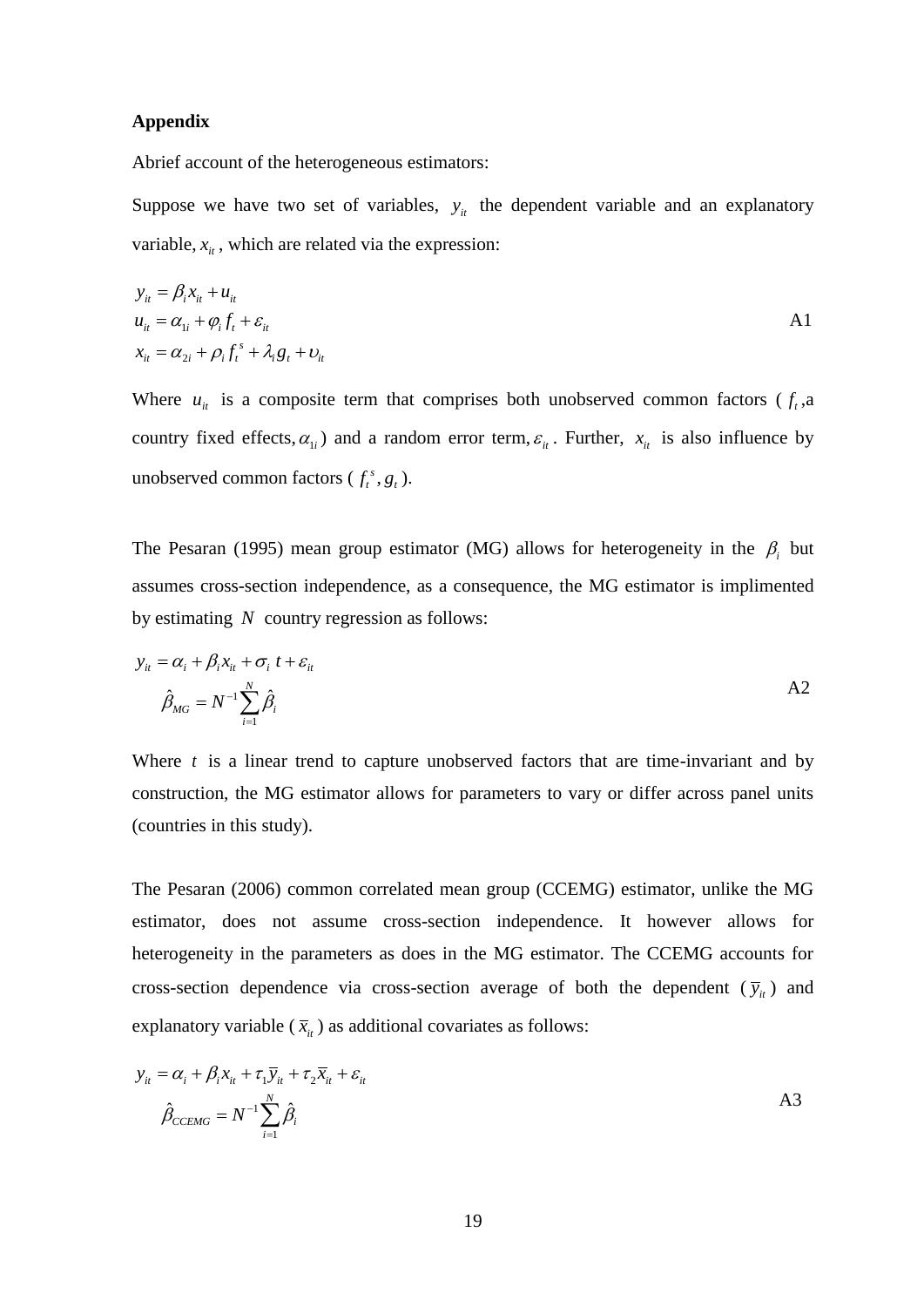where the cross-section averages  $(\bar{y}_i, \bar{x}_i)$  are to account for the unobserved common factors  $(f_t^s, f_{t, g_t})$ .

The augmented mean group estimator (AMG) is a variant of the CCEMG estimator that accounts for both heterogeneous parameters and cross-section dependency. The crosssection dependency is accounted for by the inclusion of a "common dynamic effect" in the country specific regressions (Eberhardt and Teal, 2010). The estimation is done in two stages, where the first stage is to obtain the common dynamic variable which is included in the second stage as an additional covariate to account for the "common dynamic effect". The two stages can be express as:

$$
stage(1) \qquad \Delta y_{it} = \beta \Delta x_{it} + \sum_{k=2}^{T} c_k \Delta D_k + \Delta \varepsilon_{it}
$$
\n
$$
\hat{c}_k \equiv \hat{\mu}_t \qquad \qquad \text{A4}
$$

$$
stage(2) \qquad y_{it} = \alpha_i + \beta_i x_{it} + \pi_i \hat{\mu}_t + \sigma_i t + \varepsilon_{it}
$$
\n
$$
\hat{\beta}_{AMG} = N^{-1} \sum_{i=1}^{N} \hat{\beta}_i
$$
\n
$$
(A5)
$$

where the first stage is based on first difference (FD)-OLS regression with  $T-1$  first difference year dummies denoted by  $\Delta D_k$  to get the estimated common dynamic variable

 $(\hat{\mu}_t)$ . The estimated common dynamic variable is included in the second stage regression to capture the effects of potential unobserved common factors.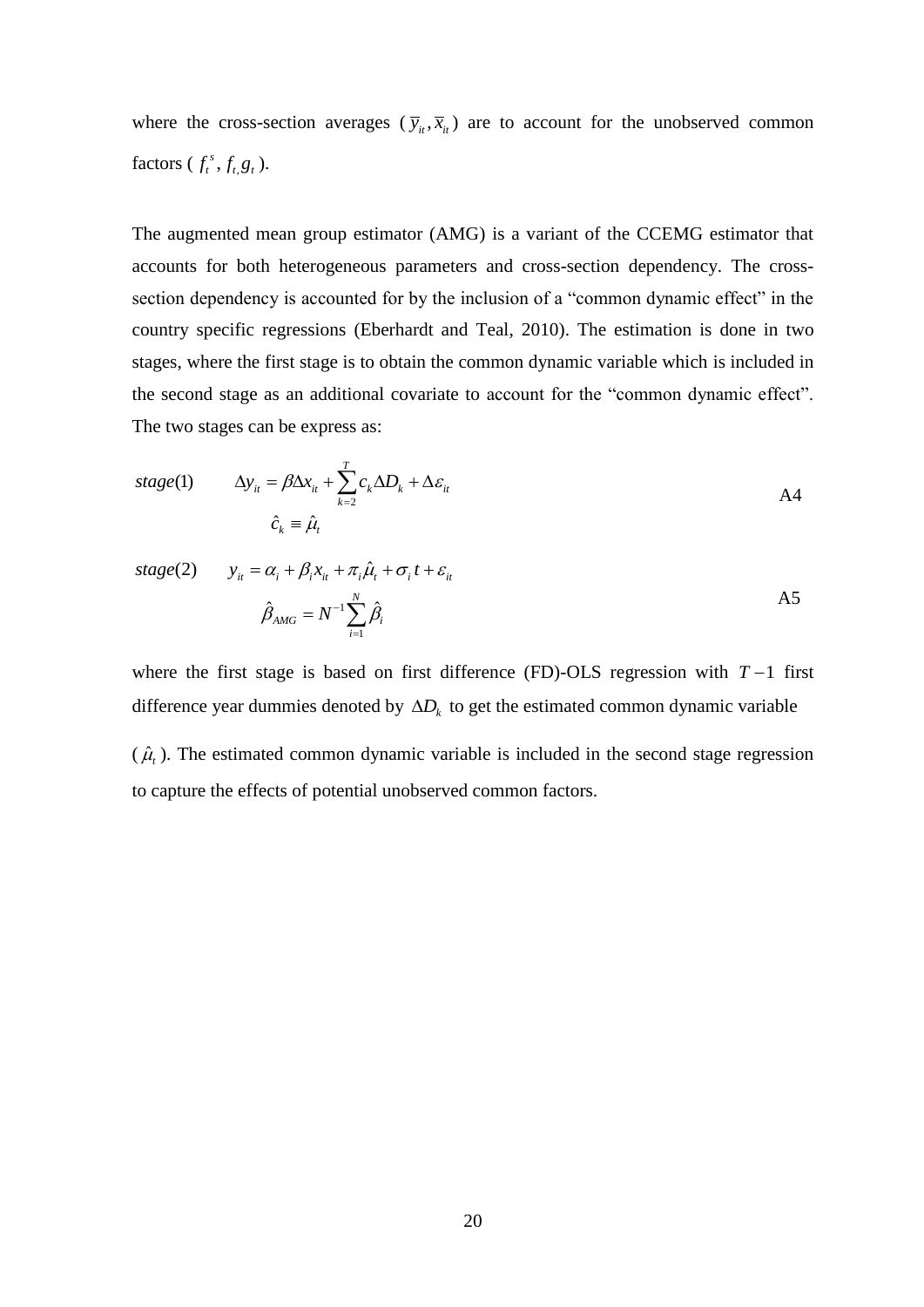| Variable       | lags             | <b>CIPS</b> | p-value | <b>MW</b> | p-value |
|----------------|------------------|-------------|---------|-----------|---------|
| e              | $\boldsymbol{0}$ | $-0.094$    | 0.463   | 67.741    | 0.000   |
| ${\bf e}$      | 1                | $-0.884$    | 0.188   | 71.779    | 0.000   |
| $\Delta e$     | $\boldsymbol{0}$ | $-9.084$    | 0.000   | 174.845   | 0.000   |
| $\Delta e$     | 1                | $-3.798$    | 0.000   | 148.238   | 0.000   |
| y              | $\boldsymbol{0}$ | 1.778       | 0.962   | 13.187    | 0.982   |
| y              | 1                | $-0.103$    | 0.459   | 61.226    | 0.000   |
| $\Delta y$     | $\boldsymbol{0}$ | $-4.667$    | 0.000   | 75.268    | 0.000   |
| $\Delta y$     | 1                | $-3.867$    | 0.000   | 79.598    | 0.000   |
| $\mathbf{p}$   | $\boldsymbol{0}$ | $-0.012$    | 0.495   | 1.861     | 1.000   |
| $\mathbf{p}$   | 1                | 0.335       | 0.631   | 4.296     | 1.000   |
| $\Delta p$     | $\boldsymbol{0}$ | $-8.380$    | 0.000   | 173.744   | 0.000   |
| $\Delta p$     | 1                | $-3.581$    | 0.000   | 106.775   | 0.000   |
| hhd            | $\boldsymbol{0}$ | $-7.759$    | 0.000   | 132.857   | 0.000   |
| hhd            | $\mathbf{1}$     | $-0.661$    | 0.254   | 71.276    | 0.000   |
| $\Delta h h d$ | $\boldsymbol{0}$ | $-15.895$   | 0.000   | 462.704   | 0.000   |
| ∆hhd           | 1                | $-4.413$    | 0.000   | 169.058   | 0.000   |
| R&Dcap         | $\boldsymbol{0}$ | 1.917       | 0.972   | 109.976   | 0.000   |
| R&Dcap         | $\mathbf{1}$     | 2.565       | 0.995   | 100.009   | 0.000   |
| ∆ R&Dcap       | $\boldsymbol{0}$ | $-7.741$    | 0.000   | 203.677   | 0.000   |
| ∆ R&Dcap       | 1                | $-1.135$    | 0.128   | 48.850    | 0.004   |

#### **Table A1: Unit root and cointegrating test for each of the series**

*Unit root test*

The null hypothesis is that of a unit root, the Pesaran (2007) CIPS test allows cross-sectional dependency in the testing procedure, while Maddala and Wu (MW) Panel Unit Root test does not allow for cross-sectional dependence. The first difference (change) is denoted by  $\Delta$  and the numbers in parenthesis are the *P*-values for the unit root test statistic.

*Cointegration test (pedroni residual base cointegration)*

| <b>Test Stats</b> | Panel    | Group    |
|-------------------|----------|----------|
| $\upsilon$        | 0.676    | $\cdot$  |
|                   | 1.195    | 2.137    |
|                   | $-2.422$ | $-3.915$ |
| ADF               | $-2.071$ | $-1.944$ |

All test statistics are distributed  $N(0, 1)$ , under a null of no cointegration, and diverge to negative infinity. There are two groups of the test statistics –panel and group. The group statistics average over the individual country test statistics, while the panel statistics pool the test statistics over the time dimension. The  $\rho$  and t are nonparametric test statistics, while ADF and  $U$  are parametric statistics. The estimations for the seven test statistics ( $v, \rho, t$ , ADF) are done with the inclusion of common time dummies to correct for potential simple cross-sectional dependence.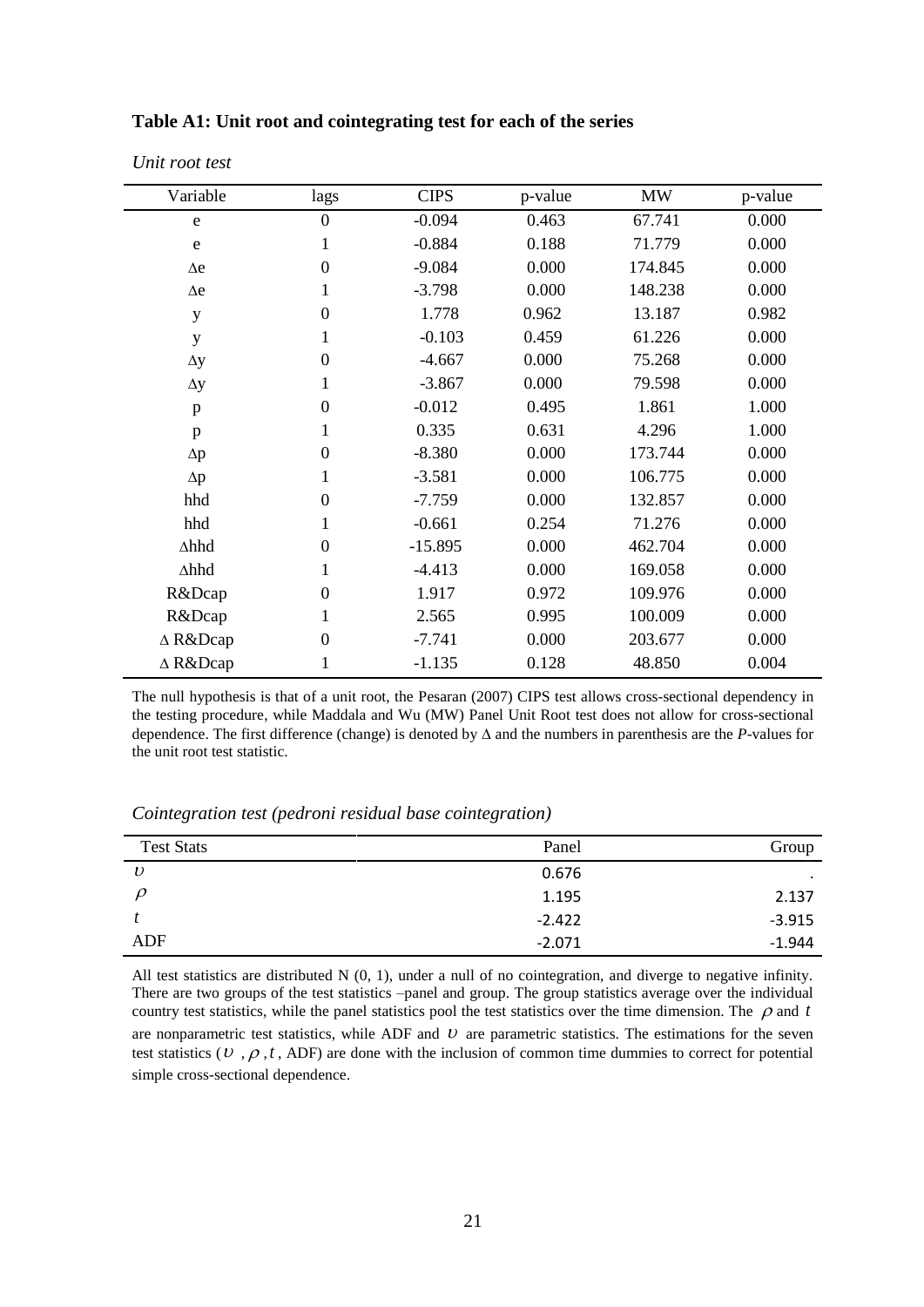

Figure A1: Predicted impact (cumulated over 1980-2006) of Eneregy Efficiency R&D investment on energy demand for 13 OECD countreis.

*Note: the Country-ID, 1=Austria, 2=Belgium, 3= Denmark, 4=France, 5=Italy,6=Netherland, 7=Norway,8=Portugal, 9=Spain, 10=Sweden,11=Switzerland, 12=UK, 13=USA*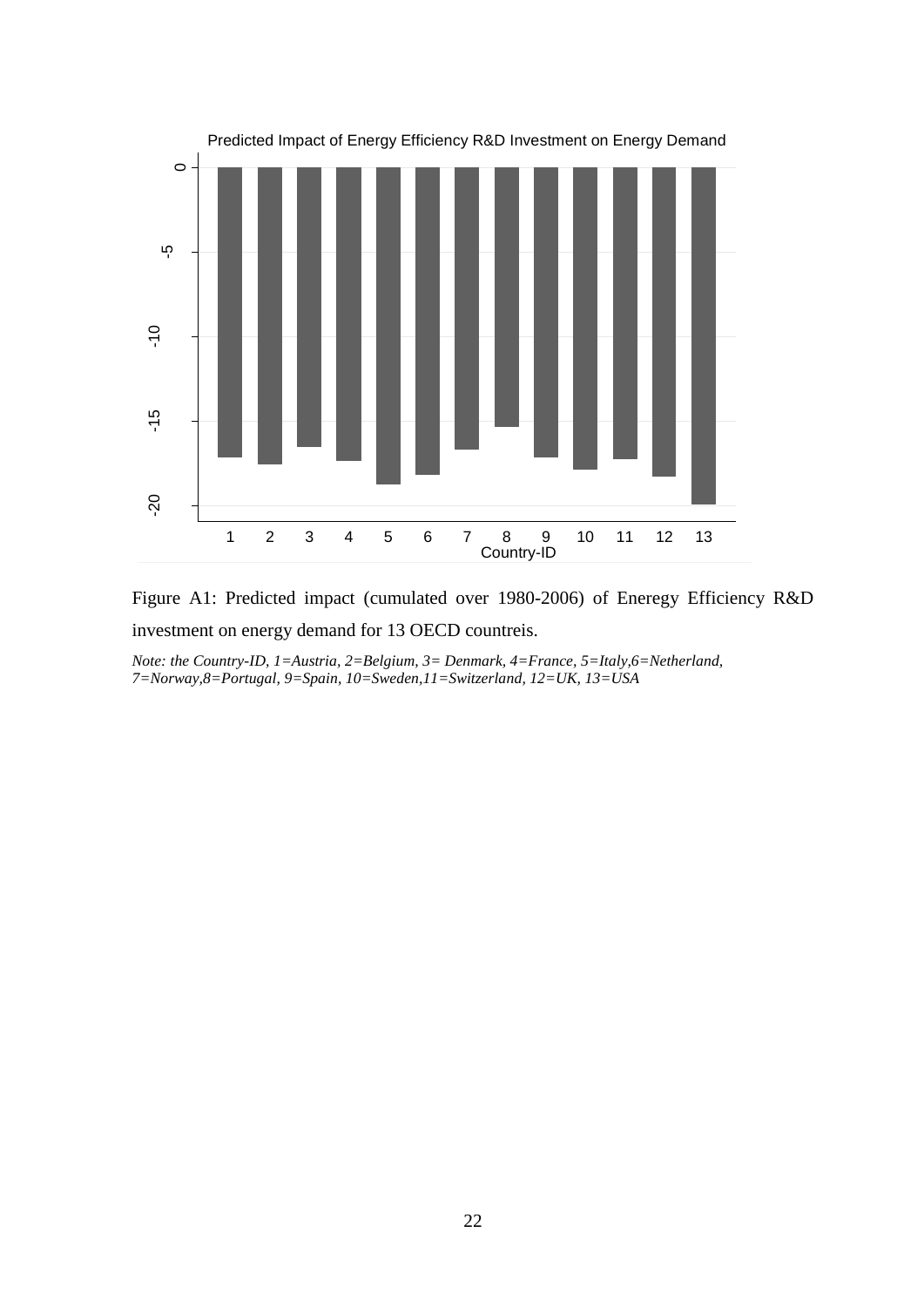

Figure A2: Boxplot showing the variability of the median value for energy consumption(e), income(y), price (p) and heating degree days (hhd) across 13 OECD countries.

*Note: the Country-ID, 1=Austria, 2=Belgium, 3= Denmark, 4=France, 5=Italy,6=Netherland, 7=Norway,8=Portugal, 9=Spain, 10=Sweden,11=Switzerland, 12=UK, 13=USA*